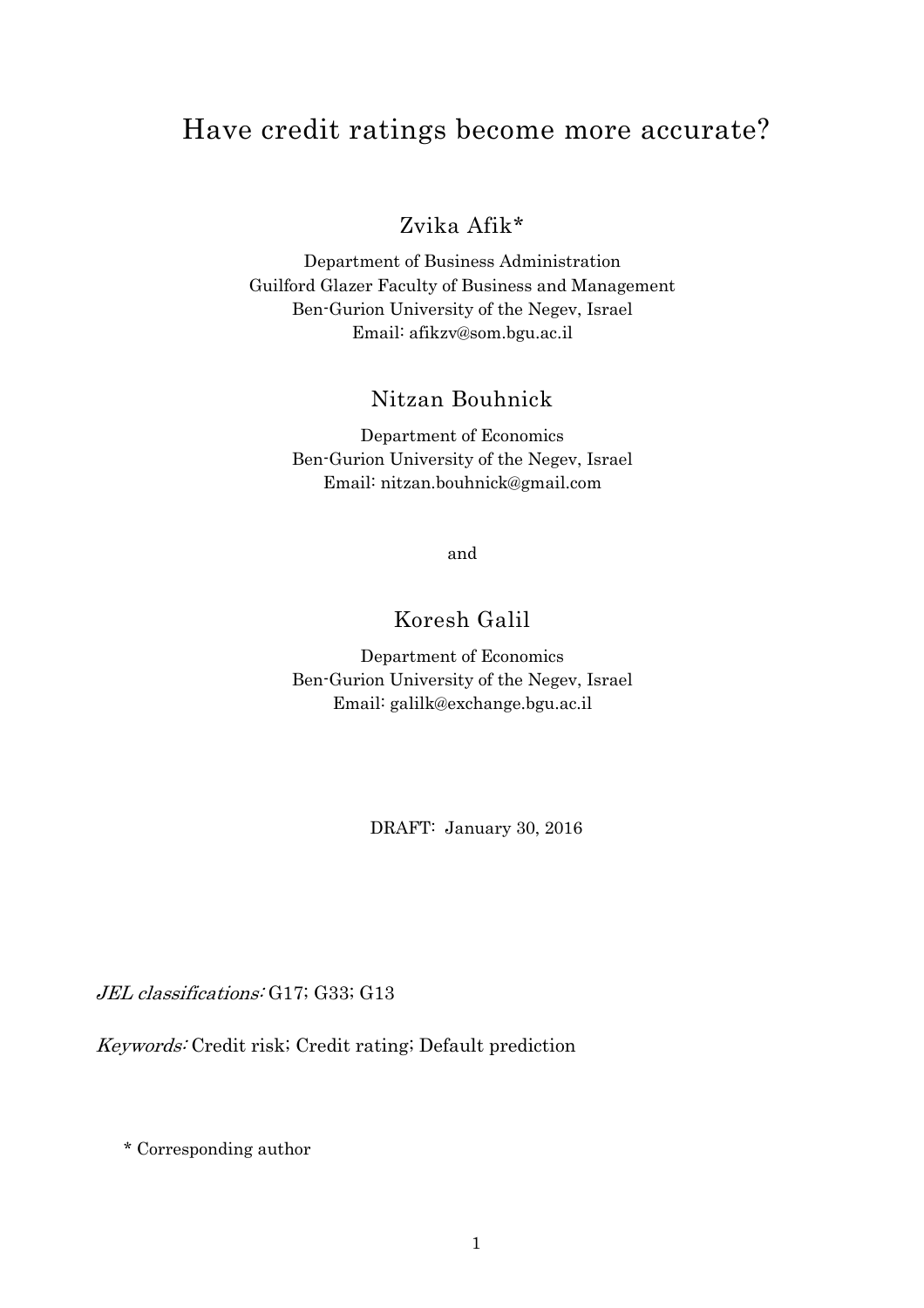# Have credit ratings become more accurate?

#### Abstract

Rating agencies play a central role in bond markets. However, the quality of credit ratings is continuously debated. We suggest that the tightening of rating standards observed in prior literature may be partially explained by rating accuracy improvement. We reconfirm that corporate credit ratings have become more stringent over time. Firms with similar accounting profile have a lower rating then they used to have previously. This paper sheds new light on the evolving quality of credit ratings and their underlying trends. Our analysis shows that ratings are now more correlated with market data than before and less correlated with accounting data than before. Furthermore, we find evidence for improving credit rating quality over time in terms of default prediction. We conclude that rating accuracy has improved over time, and hence, some of prior studies' critique on rating agencies seems outdated.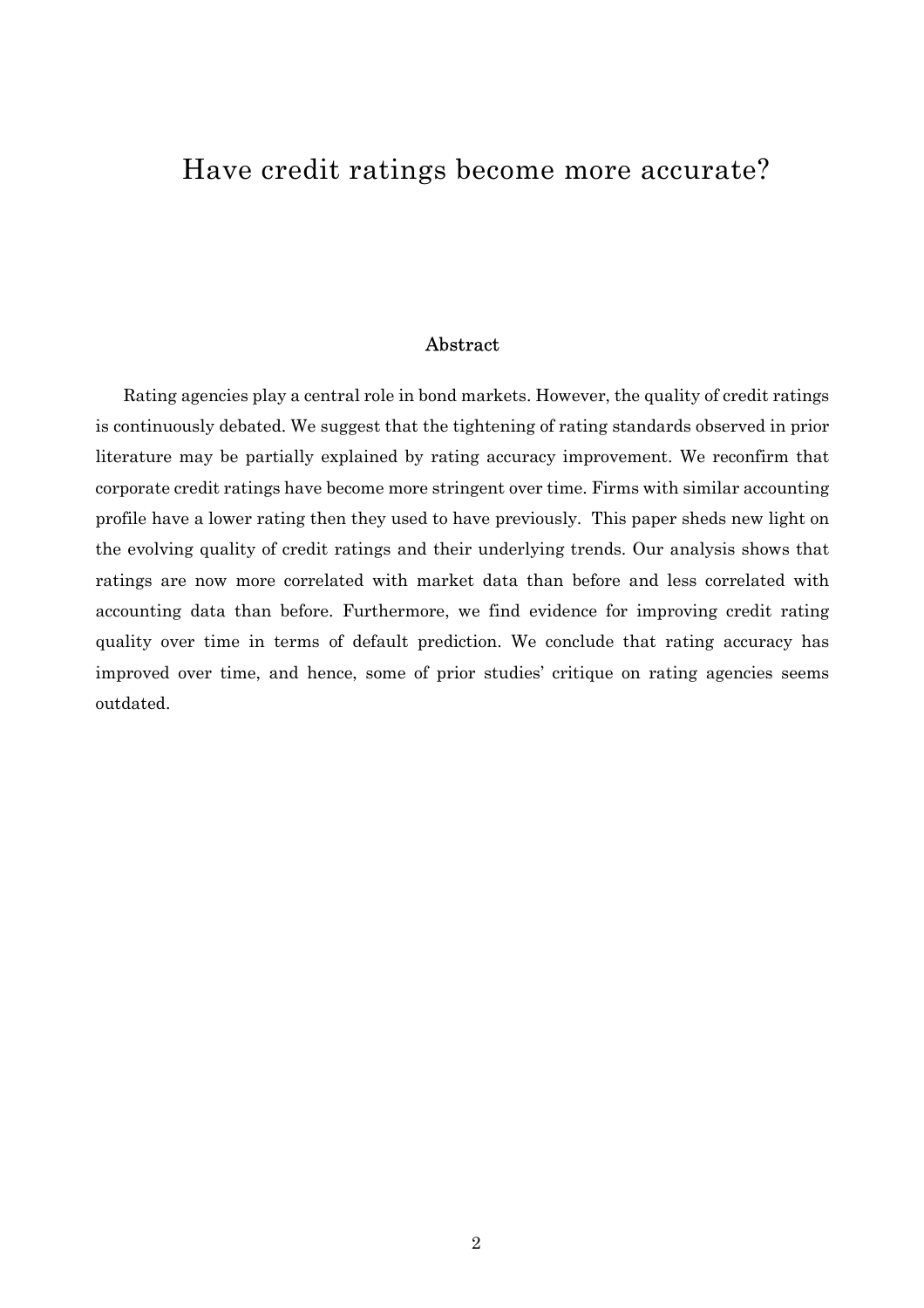## 1. Introduction

Previous studies show that corporate credit ratings have become more stringent over time. Firms with similar accounting profile have a lower rating then they used to have previously. As credit ratings are ordinal measures, systematically assigning lower grades to all firms might not be informative nor would it add value to investors.

We conjecture that the change in rating criteria is not merely due to the adoption of more stringent rating rules but it reflects the attempts to provide more accurate credit risk assessments. We illustrate the causality between rating accuracy and the apparent rating standard tightening in a simplifying example. Suppose there are two equally sized groups of firms, high quality (HQ) firms and low-quality (LQ) firms. The firms differ in their probability of default (PD): 5% for HQ firms and 10% for LQ firm. A rating agency employs a rating model that rates firm to A and B for HQ and LQ firms respectively. Suppose the current model is inaccurate and falsely grades a tenth of each group HQ and LQ to the other group, i.e. the wrong rating. Then the average PD would be 5.5% and 9.5% for A and B rated firms respectively. When the rating agency improves its model, supposedly to a perfect model, then the average PD would become 5% and 10% for A and B rated firms respectively. This drop in PD of A-rated firms might be interpreted as standard tightening while in fact it is only a result of the rating model accuracy improvement.

The objective of this work is to test and analyze the quality trends in corporate credit ratings. In contrast to previous studies, we wish to examine whether corporate ratings have improved, and containing now other and more relevant information than before, and whether ratings have become more accurate in their credit risk assessment over time. Specifically, this work addresses the following questions: (i) Does the rating decline and standard tightening trend continue in the 21st century (ii) Is there a negative trend in the PD of high-rated firms; (iii) Do rating agencies change their standards and are ratings now more correlated with market data than before; (iv) Have credit rating quality improved over time in a way that it has a better performance in distinguishing between firms with low PD and high PD?

Our main findings to the above questions are: (i) rating decline continues in the  $21<sup>st</sup>$ century ; (ii) we find evidence to credit rating changing standards, becoming more stringent over time, in a way that high-rated firms have now lower PD ; (iii) this paper finds that ratings become more correlated to market variables over time (iv) credit rating quality improves over time as evident by their default predictive power.

We believe this paper is the first to show that ratings rely more heavily on non-accounting data and that ratings have become more accurate over time. Furthermore, to maintain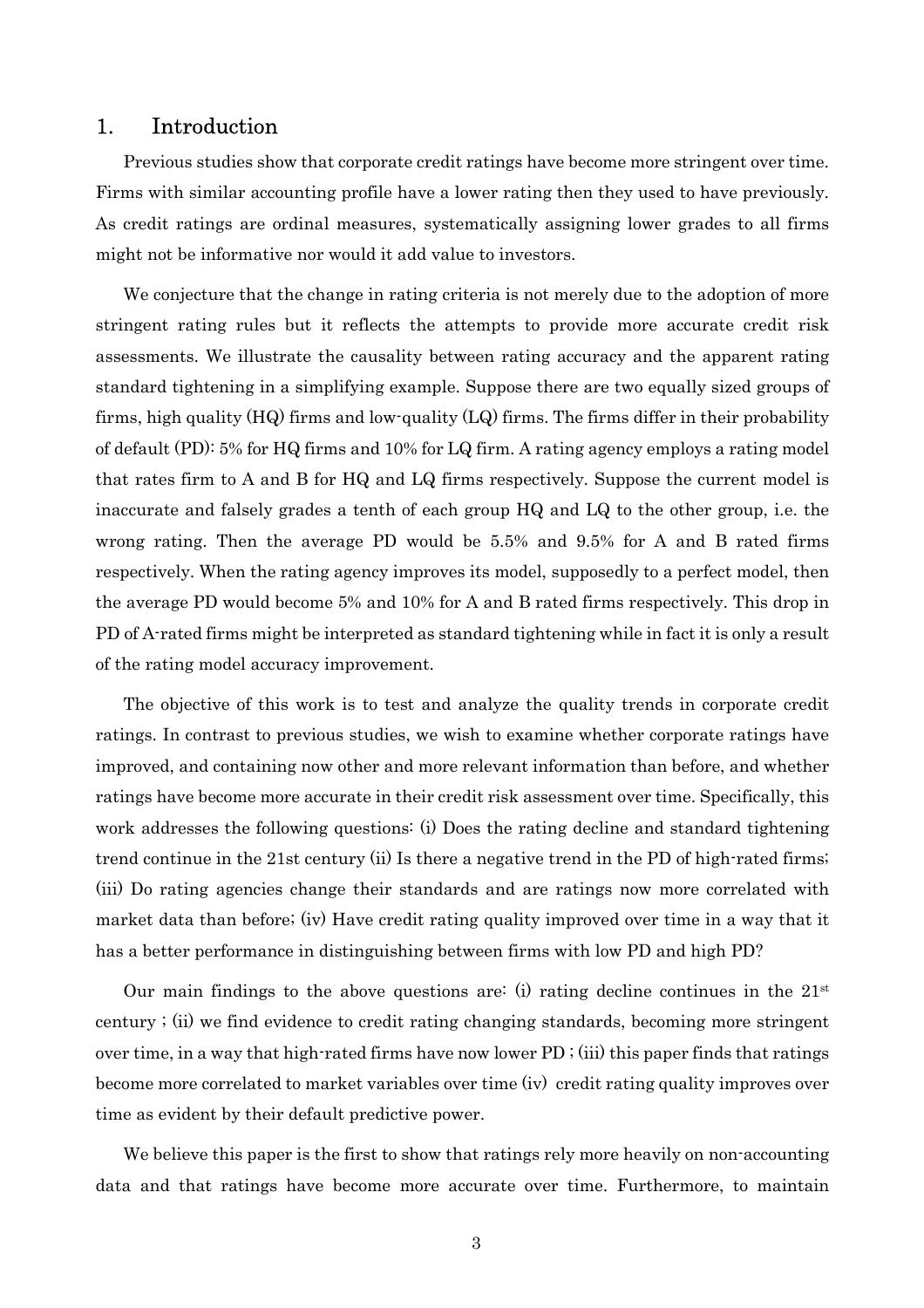compatibility and comparability, in the process of this work we attempt to follow and repeat prior literature methodology. Nevertheless, we also introduce certain technical novelty to this strand of literature, mainly the use of distance-to-default to control for default probability and the area under the receiver operating characteristic curve, on an annual basis, for the assessment of credit rating predictive power.

The rest of the paper proceeds as follows: Section 2 describes the background, Section 3 presents the data and Section 4 describes the methodology. Results are presented and discussed in Section 5 followed by Section 6 which concludes.

## 2. Background

 $\overline{a}$ 

The rating agencies describe how they utilize publically available information and private information revealed to them by the rated firms in their process of rating a specific debt instrument, see for example Standard & Poor's (2008) and S&P's website. This is not a trivial process for the rated firm as it is critical for its debt funding opportunities and affects its capital structure and cost of capital. Faulkender and Petersen (2006) show that, ceteris paribus, a firm with access to the bond market significantly increases its debt compared to similar firms without such access to bond markets. White (2013) provides a broad overview of the rating agencies and their role in financial markets, including historical perspective from their early start to the recent years.

A credit rating agency may apply to the U.S. Securities and Exchange Commission (SEC) for registration as a nationally recognized statistical rating organization (NRSRO). NRSROs' number has fluctuated over the years from seven in the early 1980s down to three during the 1990s and up to 10 NRSROs presently.<sup>1</sup> Beaver et al. (2006) examine whether the properties of bond ratings from NRSROs differ from those of non-certified bond-rating agencies. While NRSROs ratings are used by a variety of constituents, often for regulatory and contractual purposes, ratings from non-certified agencies are used solely for investment advice. Beaver et al. find that NRSROs are generally more conservative than non-certified agencies. Furthermore, Opp et al. (2013) show that introducing rating-contingent regulation that favors highly rated securities may increase or decrease rating informativeness, but unambiguously increases the volume of highly rated securities.

<sup>1</sup> As of September 2015. The list is posted on the SEC's website (http://www.sec.gov/ocr)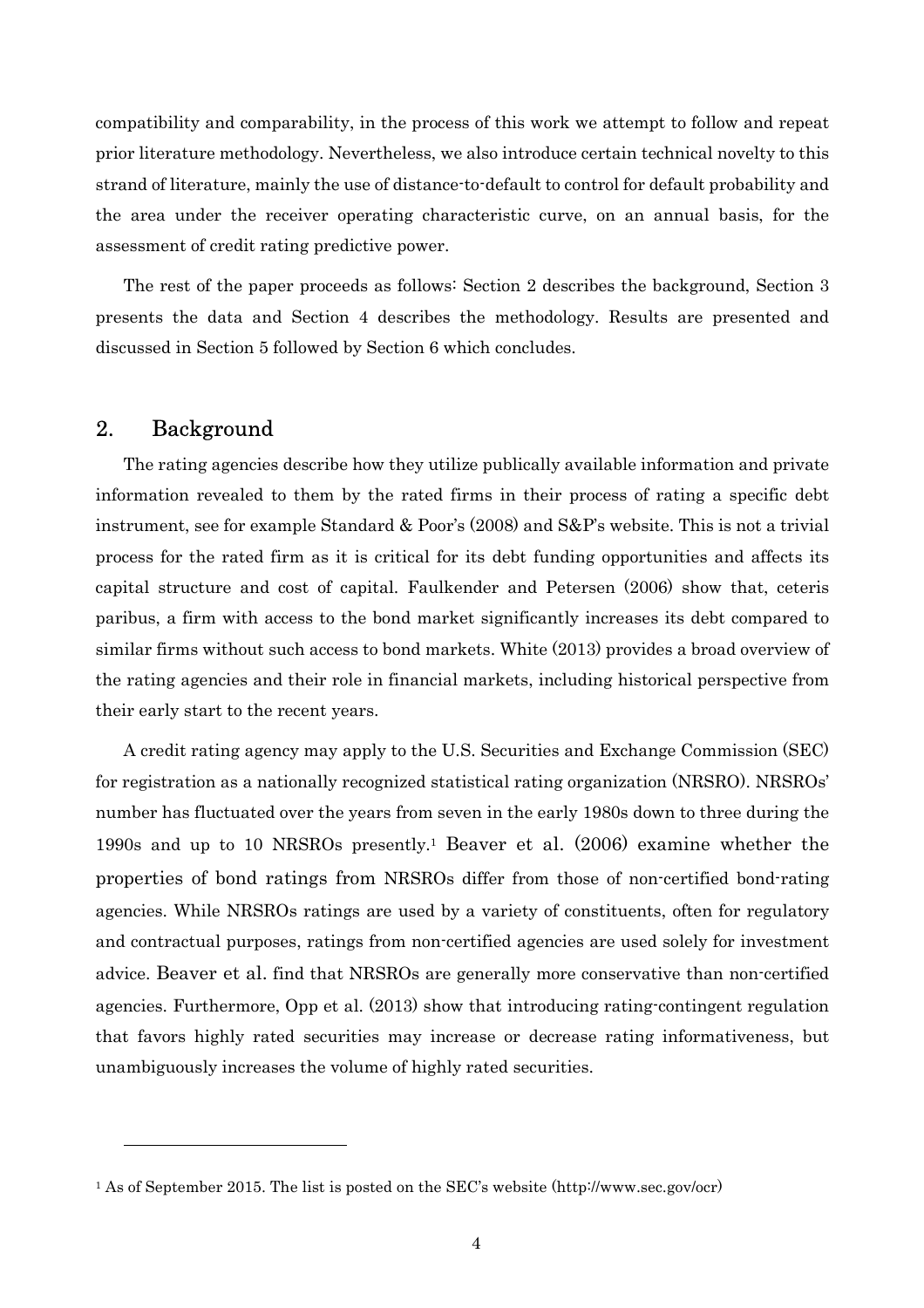Since the 70s, the number of downgrades in corporate bond ratings has exceeded the number of upgrades, leading some to conclude that the credit quality of U.S. corporate debt has declined, see for example Blume, Lim, and Mackinlay (1998, BLM hereafter). Furthermore, they find that the share of S&P AAA rated firms has declined from 8.2% in 1978 to 2.8% in 1995 of all S&P rated firms (our data shows even a lower share of 0.5% in 2010).

BLM apparently were the first to document the declining rating trend phenomenon and to show that it is caused by more stringent rating criteria rather than a response to the evolving accounting data. They provide a structured review of its respective prior literature. Aiming for brevity, below we present prominent examples of later related literature.

BLM study of the rating trend does not address various research questions and is followed by a strand of literature about the rating decline phenomenon. Needless to say that corporate bond rating decline has significant economic consequences. Baghai Servaes and Tamayo (2014, BST hereafter) start by confirming that the rating decline trend continues to 2009 and find empirical evidence that it is mainly caused by rating agencies increasing conservatism. Then they find that "firms affected more by conservatism issue less debt, have lower leverage, hold more cash, are less likely to obtain a debt rating, and experience lower growth." Interestingly, BST also conclude that "firms and capital markets do not perceive the increase in conservatism to be fully warranted."

Among the significant unresolved questions is what causes the trend of corporate bond rating decline in the U.S. A few recent papers partially address this matter, including Jorion et al. (2009), BST, and Alp (2013). A narrower question is whether the rating decline is a result of increasing default probability or it is merely caused by rating agencies tightening standards. BST and Jorion et al. (2009) find no increase in realized default event frequency during the period of the observed credit rating decline. Jorion et al. (2009) find that the downward trend does not apply to speculative-grade issuers and their analysis of investmentgrade issuers suggests that it is primarily caused by changes in accounting quality over time. That is, Jorion et al. (2009) conclude that the cause is declining accounting quality and not tightening of the rating agencies standards, hence, contradicting BLM conclusion. On the other hand, Using proprietary longitudinal data, Givoly et al. (2013) examine the change over time in the information content of accounting numbers from the perspective of bondholders. They find that, in contrast to the decline in the information content of accounting numbers to equity holders over time, the information content to bondholders has held steady or risen and suggest that it is related to the increase in reporting conservatism over the last four decades.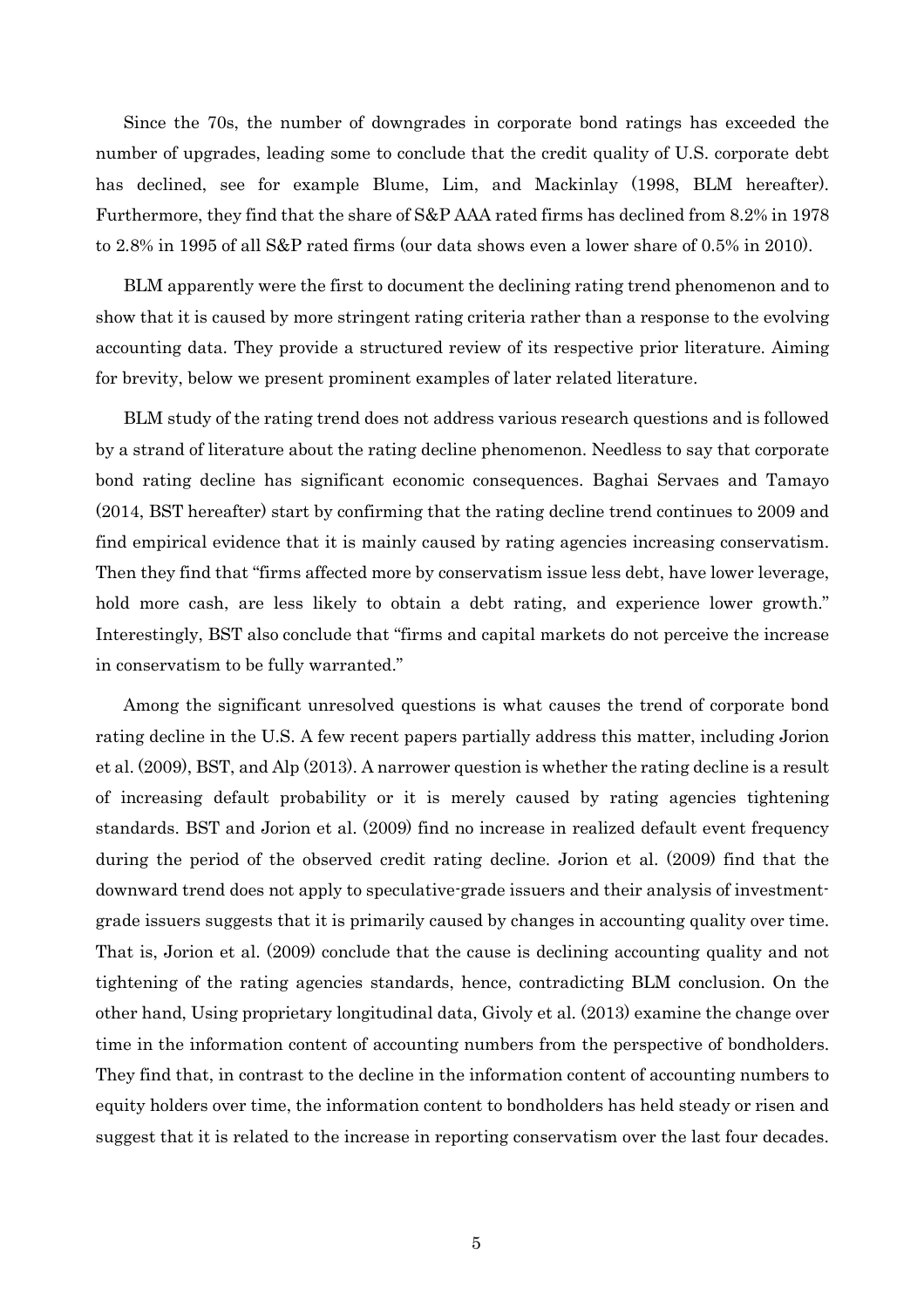Alp (2013) finds a divergent pattern between investment-grade and speculative-grade rating standards from 1985 to 2002 as investment-grade standards tighten and speculativegrade loosen. Later, the analysis shows a structural break toward "more stringent" standards around 2002 for both investment-grade and speculative-grade ratings. Alp (2013) explains this structural break by rating agencies employing more conservative rating practices following Sarbanes-Oxley Act (SOX), responding to the high-profile corporate scandals such as Enron.

## 3. Data

#### *3.1 The sample*

The initial sample for this study includes all firms in the merged CRSP-COMPUSTAT database of the period 1986 to 2010 and long-term rating from COMPUSTAT. This period of 25 years is longer than used in prior literature and allows for sufficient overlap with BLM data, which ends in 1995. We include only firms rated by S&P with rating B and higher. With this respect, we differ from BLM that only includes investment-graded firms but unlike Jorion et al. (2009), Alp (2013), and BST (2014) we exclude firms with rating CCC and lower. The speculative ratings have become more prevalent over time in the bond market and such wider spectrum of rating is used in contemporary research (e.g. Mählmann, 2011). After omitting financial firms (SIC 6000-6999) as in Alp (2013) our database includes 15,694 annual observations of 1,534 firms.

#### *3.2 The variables*

We follow Jorion et al. (2009) and Alp (2013) in using long-term S&P ratings from Compustat. To facilitate the analysis we assign ascending numbers to the ratings, one to B, two to BB, and so forth ending with six to AAA. Similar to prior research (such as BST), to accommodate the information lag of accounting data we shift the rating data by six months. i.e., the year-end accounting data observation is matched with the rating of six months later. Certain prior research delineate the observations to investment and speculative grades. This generates small sample statistical inference issues in some of the tests, see for example Jorion et al. (2009), therefore we mostly treat the entire spectrum of ratings (AAA-B) as one whole set.

The explanatory variables are of two types - accounting and market variables, and we maintain similarity to BLM definitions to allow for research continuity and comparison.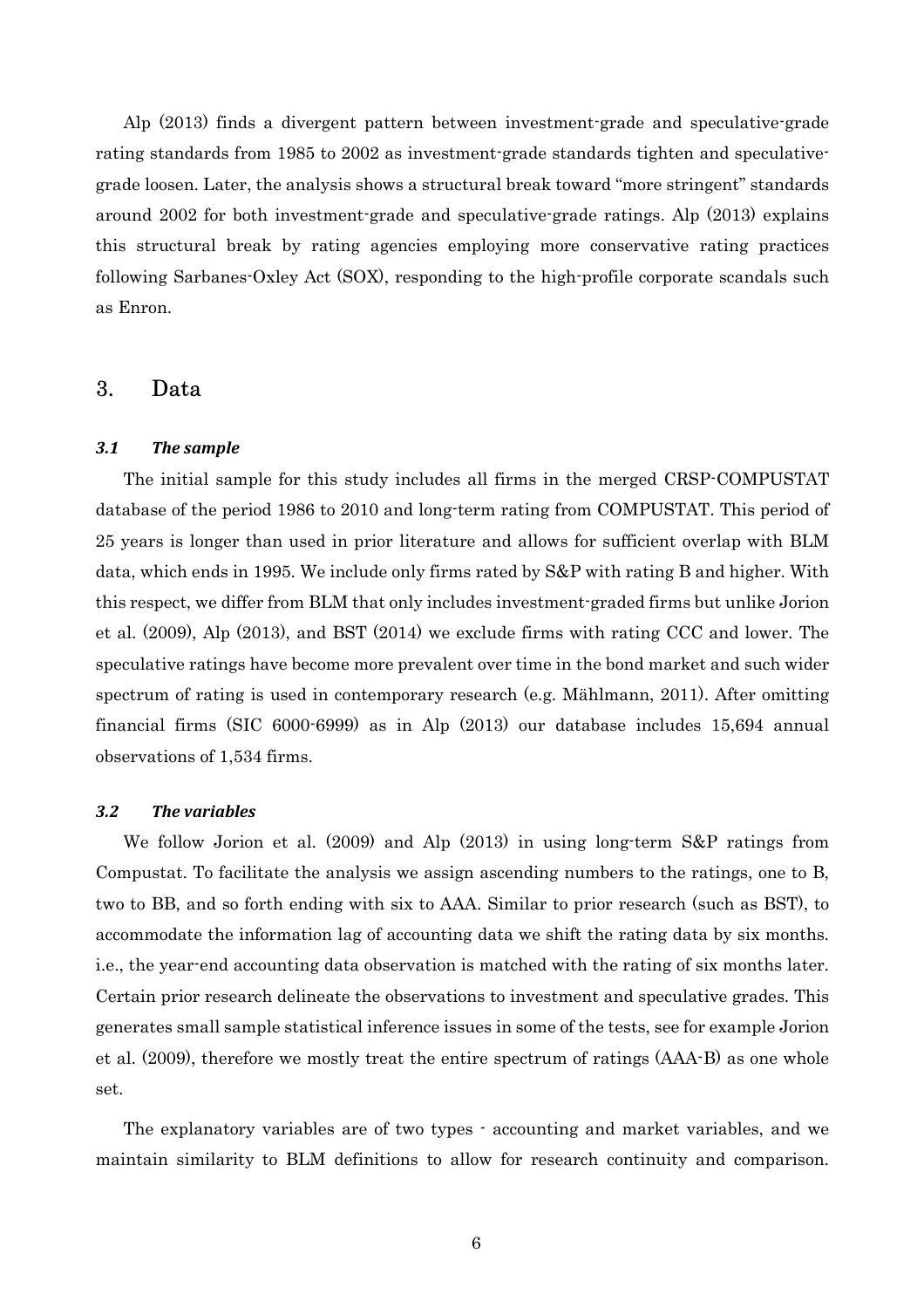Following S&P published methodology and other research such as BLM, Jorion et al. (2009), and Mählmann (2011), all the accounting ratios we use, defined below, are moving averages over a window of three years, to smooth local noise and stabilize their values.<sup>2</sup>

- Interest Coverage Ratio (ICR), the ratio of operating income to interest expenses. Similar to BLM the admissible range of [0, 1] is allocated to four sub-variables, each for a subset of the admissible range. The sub-variable definition and use is presented in the Methodology section, it allows for non-linearity in the ICR influence on the assigned credit rating. Before calculating the average, any negative ratio is set to zero. After calculating the average, any value above 100 is set to 100, following BLM's assumption that a rate higher than 100 conveys no additional information beyond that ceiling.
- Operating Margin, the ratio of operating income (before depreciation and other deductions) to sales.
- Long Term Debt Leverage, the ratio of long-term debt to total assets.
- Total Debt Leverage, the ratio of debt to total assets.

We now turn to the market variables.

- *Market Value*, the equity market value of the firm, in million dollars, adjusted by the U.S. consumer price index (CPI) of December 2011 and then converted to its natural logarithm value.
- Market Model Beta is the commonly used beta, using the last 100 daily equity returns and CRSP (NYSE-NASDAQ) value weighted index. To coincide with the credit rating data, for each observation beta is based on returns shifted by six months, e.g. for accounting data as of 31 December 2008 we calculate beta over the period 4 February 2009 to 30 June 2009. Following to BLM we normalize each beta observation by the average value of all beta observations for the same year.
- Standard Error<sup>3</sup> from the market model is calculated too, parallel to beta, with the same timing and same normalization procedure. These two variables are assumed to capture and separate the market risk from the idiosyncratic risk.
- Distance to Default (DD) is a measure often used in default prediction, following Merton (1974). We adopt the specifications suggested by Afik et al (2016) using equation (1). A

 $\overline{a}$ 

<sup>2</sup> The ratios are averaged (not the nominator or denominator separately). The average window ends on the observation date, i.e. only information known at the observation date is used.

<sup>&</sup>lt;sup>3</sup> BST calls it *idiosyncratic risk*.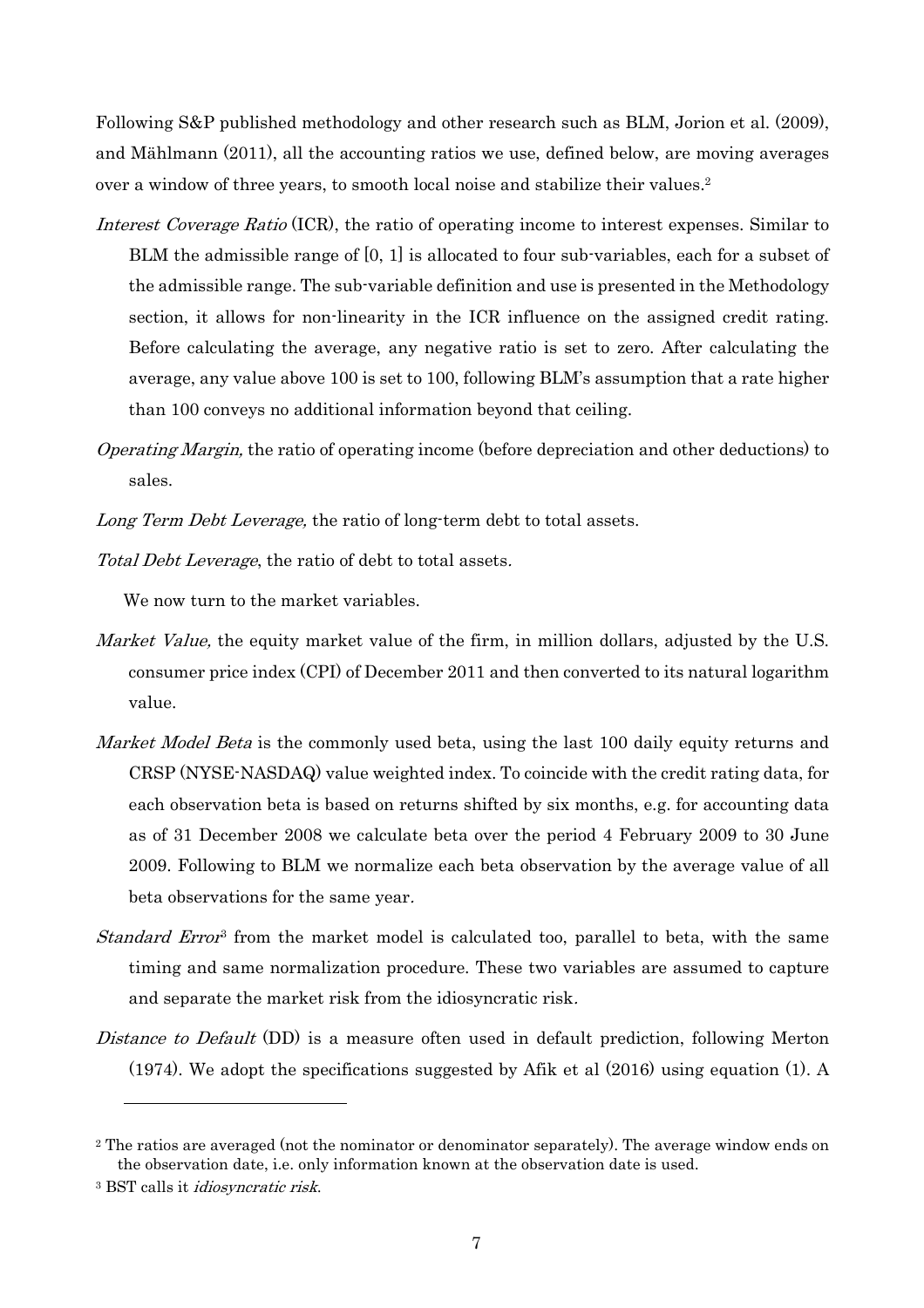higher DD indicates a safer firm, less likely to default in the horizon T which equals one year in our application (and it is often the period of choice for researchers and practitioners).

(1) 
$$
DD = \frac{\ln(\frac{A}{D}) + [\mu_A - 0.5\sigma_A^2]T}{\sigma_A\sqrt{T}}
$$

 $\overline{a}$ 

Similar to prior literature, for the default threshold we use  $D = STD+0.5 \cdot LTD$ , where  $STD$ is the short term debt (debt maturing in one year) and LTD is the long term debt. A is the asset value which equals the debt value (D) plus the nominal Market Value.<sup>4</sup> The maximum of last year equity return and the risk-free rate is used as a proxy for the asset returns  $(\mu_A)$ . For the risk free rate we use one-year U.S. T-bill rate. All values for equation (1) lag six month after the year-end of the observation, to coincide with other market observables and the credit rating.

Similar to Francis and Schipper (1999) and BST, all explanatory variables, except for ICR, are winsorized at the 99th percentile. Beta and idiosyncratic risk are winsorized prior to normalizing to mitigate the impact of outliers.

Table 1 presents the means of the explanatory variables for each rating class and overall. As can logically be expected, higher ratings, on average, correspond to higher distances to default, higher interest coverages, higher market values and lower debt leverages. All these relations are monotone. Market model beta relation to rating is U-shaped and so is the standard error, though the latter is mostly decreasing as rating increases and it is quite flat for A-AAA ratings. A non-monotone relation between rating and beta is also observed in prior literature (Mählmann, 2011).

#### [insert TABLE 1 about here]

Table 2 and Figure 1 show the ratings assigned by S&P to U.S. firms on an annual basis in our sample. Panel A presents the number of firms in each rating per year, panel B and Figure 1 show the respective percentage breakdown over time. In 1984 4.2% of our sample are of AAA, 22.9% of AA, and 39.8% are of A rating, these percentages drop significantly over time and are 0.5, 2.5, and 12.3% respectively by 2010. During the same 27 year period, the rating B share has increased from 6.7% to 26.7% while BB and BBB shares increased too, albeit more moderately. Overall, these trends are consistent with BLM, Jorion et al. (2009), Alp (2013) and BST. A possible explanation to these relative changes is the entry of many firms of low

<sup>4</sup> Here we do not adjust the market value by the CPI because D is in nominal terms too.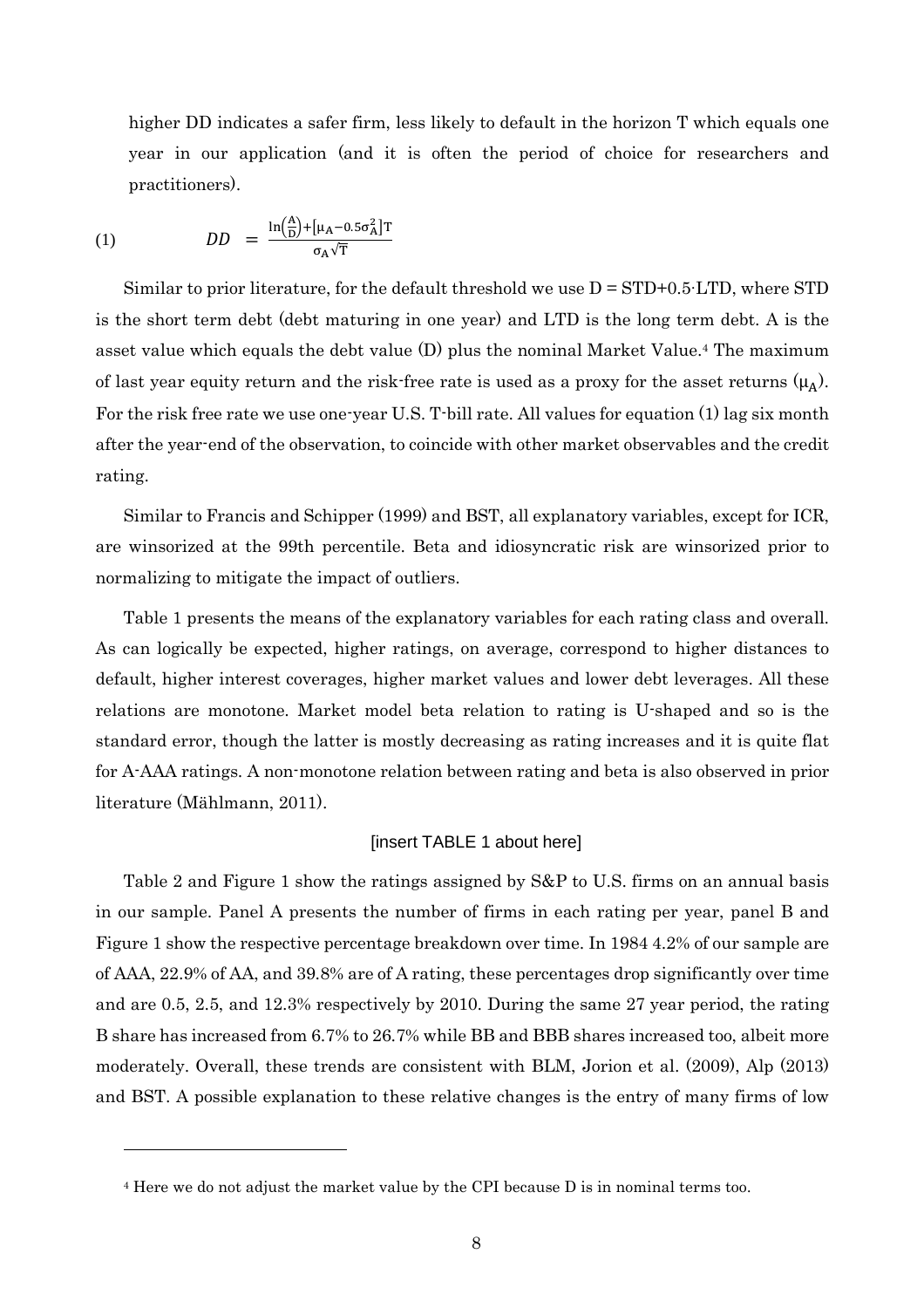ratings to the sample over time. While this is valid, we can still see a decline in the absolute numbers of firms in the higher rating groups (A, AA, and AAA) over time in panel A of Table 1. Therefore, we need to investigate the changes thoroughly to analyze and understand the sources of the observed trends.

[insert TABLE 2 and FIGURE 1 about here]

## 4. Methodology

#### *4.1 Rating versus firm characteristics evolution over time*

We aim to assess whether rating agencies have changed their rating standards over time in two stages. First, we follow the footsteps of prior research in using accounting and market variables to control for firm characteristics over time. Second, we use DD (of equation 1) to control for each firm default probability over time.

#### 4.1.1 Controlling for accounting and market variables

The first stage simply extends prior research analysis into the  $21<sup>st</sup>$  century, adhering to BLM methodology for comparison, which follows prior research such as Kaplan and Urwitz (1979) and Iskandar-Datta and Emery (1994). While these attend to the selection of optimal credit rating prediction models, BLM focus on the declining U.S. corporate rating, adding yearly dummy variables to the prediction variables. We use Ordered Probit (defined in equations 2-3), where the explained variable is the credit rating designated by integers 1, 2, ..., 6 for B, BB, ..., AAA ratings respectively. We include Random Effects in the regression to address unobserved variables.

(2) 
$$
R_{it} = j \text{, when } \mu_{j-1} < Z_{it} \leq \mu_j
$$

where  $R_{it}$  is firm i rating in year t,  $\mu_j$  ( $j = 1, \ldots, 5$ ) is a set of thresholds between rating  $j$  and j + 1, the edge values  $\mu_0$  and  $\mu_6$  are  $-\infty$  and  $\infty$  respectively ( $\mu_6$  inequality is strict).  $Z_{it}$  is a latent variable representing firm i credit risk in year t as follows:

$$
(3) \tZ_{it} = \alpha_t + \beta' X_{it} + \nu_i + \varepsilon_{it}
$$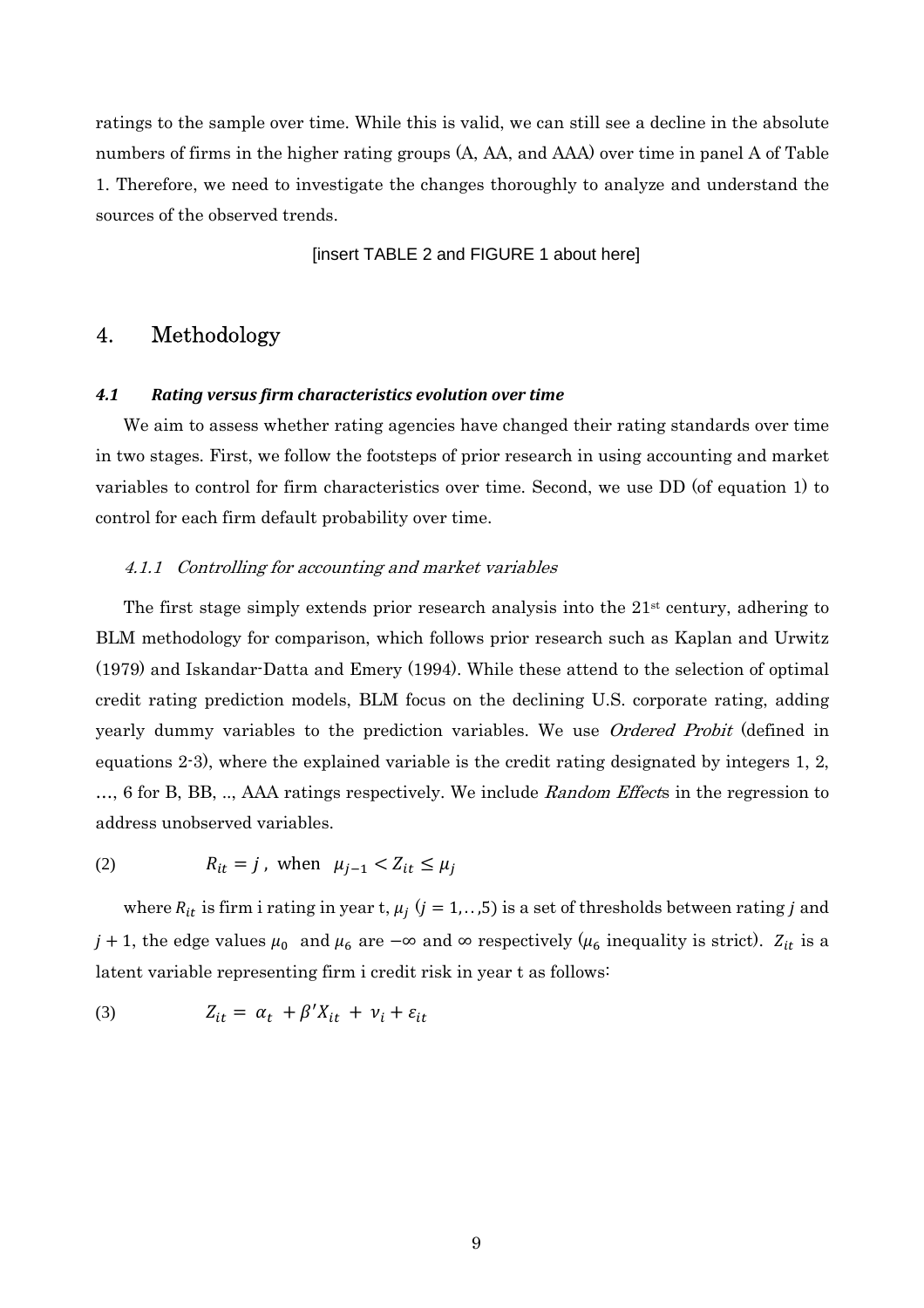where  $\alpha_t$  is the constant term in year t,  $\beta$  is a set of slope coefficients,  $X_{it}$  is a set of explanatory variables for firm i in year t,  $v_i$  (the random-effect) are independent and identically distributed  $N(0, \sigma_v^2)$ , and  $\varepsilon_{\rm it}$  is noise. <sup>5</sup>

In previous studies  $X_{it}$  mainly includes accounting variables and conclude in decreasing  $\alpha_t$ over time, interpreted as the adoption of increasing stringent rating criteria. The accounting variable set of  $X_{it}$  that we use includes the operating margin, the long-term debt leverage, the total debt leverage, and the interest coverage ratio (ICR), all are defined in section 2 and the latter requires a special treatment. Similar to BLM, Jorion et al. (2009), Mählmann (2011), and Alp (2013), to allow for non-linearity in the ICR influence, we use four sub-variables defined in equation (4) by the value  $ICR_{it}$  of firm *i* in year t. This subdivision also allows for better assessment of ICR influence, i.e. when the set of ICR  $\beta_j$ 's above a certain j are close to zero, it means that only ICR values up to j are significant and an increase above them does not provide additional information about the credit risk of the firm.

(4)  
\n
$$
ICR_{it} \in [0,5) \tICR_{it} \t 0 \t 0 \t 0
$$
\n
$$
ICR_{it} \in [5,10) \t 5 \t ICR_{it} - 5 \t 0 \t 0
$$
\n
$$
ICR_{it} \in [10,20) \t 5 \t ICR_{it} - 10 \t 0
$$
\n
$$
ICR_{it} \in [20,100] \t 5 \t 5 \t 10 \t ICR_{it} - 20
$$

The market variable set of  $X_{it}$  that we use includes the market value, the beta, and standard error of the market model, all are defined in section 2.

We expect results similar to those of prior studies, where higher credit rating is correlated with higher operating margin, lower long-term debt leverage and higher ICR (though  $C_4$  could exhibit an opposite direction due to its insignificant information value), higher market value, lower market model beta, and lower market model standard error. We expect a negative correlation between total debt leverage and the credit rating, yet it is plausible that the result would be of opposite direction due to the high correlation between total debt leverage and the long-term debt leverage. Finally, we expect to see a downward trend in the yearly dummy variables, at least in the period overlapping prior study sample.

 $\overline{a}$ 

<sup>&</sup>lt;sup>5</sup> BLM control for heteroscedasticity by assuming an error term which is a function of firm size. Alp (2013) shows that the estimation results are robust to heteroscedasticity. For simplicity we omit this modification.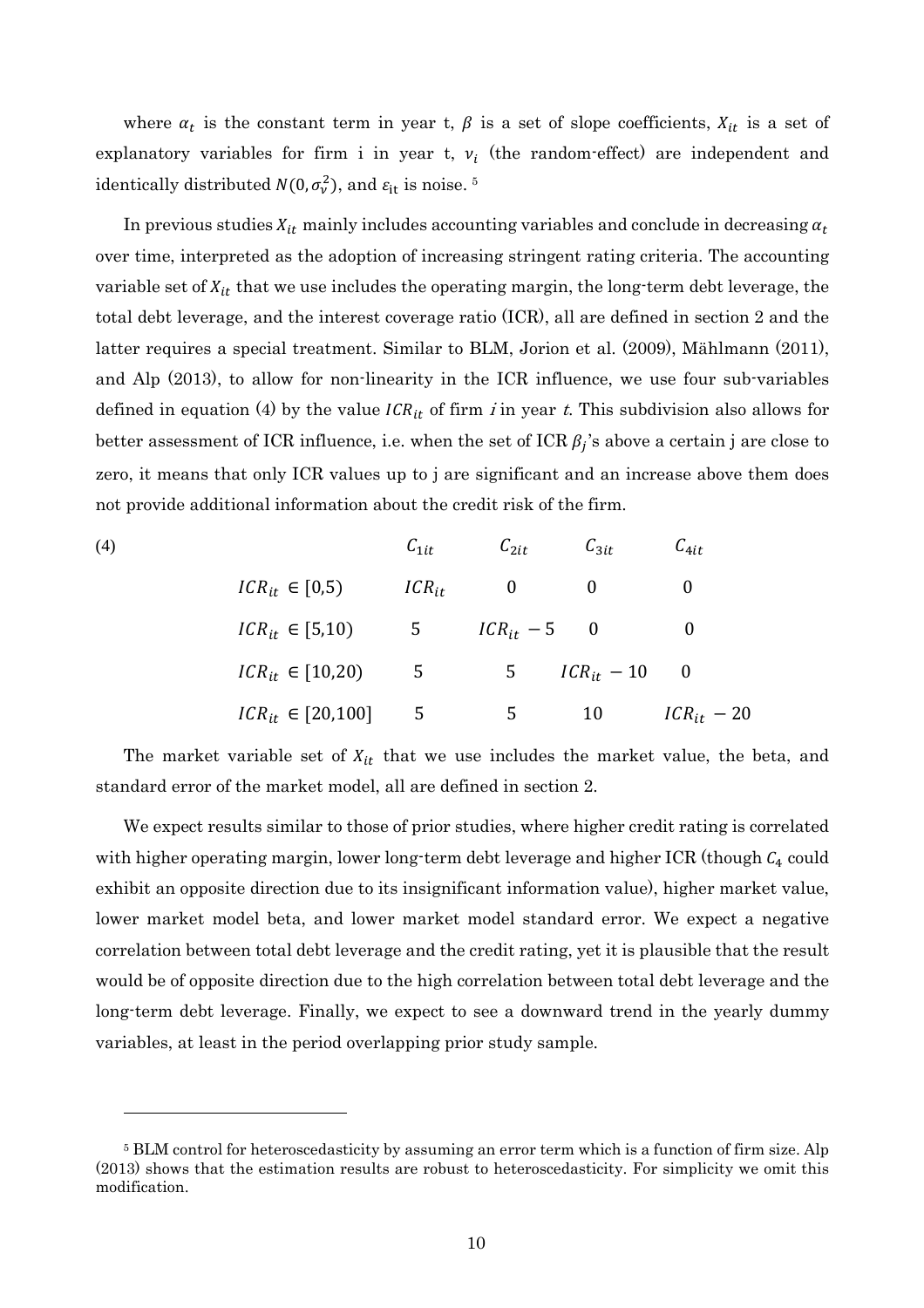#### 4.1.2 Controlling for default probability

Here we address the question whether the rating decline trend also reflects decreasing default probability over time among high-rated firms. Jorion et al. (2009) claim that the apparently tightening rating standard is only a response to the evolving meaning of accounting data. This subsection aims to examine whether the downward rating trend is real and reflects real change in probabilities of default of the various rating classes. We use the DD (defined in section 3) as a measure for the default probability.

To the best of our knowledge this is the first paper on declining rating that uses DD as a proxy for default probability in its analysis. Prior research of declining rating (such as Jorion et al 2009 and BST) use realized rates for this purpose. We find DD more appropriate for this purpose because: (i) realized default rates provide an average proxy for default risk for the entire sample per year but not for each individual observation of firm-year; (ii) realized default rate is an ex-post measure whereas DD is an ex-ante measure which parallels that of a rating agency; (3) DD provides a wide spectrum of default probability variation while default rates only provide limited number of observations on realized default events.

To achieve our goal we use here the methodology of Ordered Probit with Random Effects of equation (2), where the explained variable is the credit rating and the explaining variables are DD and yearly dummies, see equation (5) which replaces here the definition of  $Z_{it}$  in equation (3).

$$
(5) \tZ_{it} = \alpha_t + \beta \cdot DD_{it} + \nu_i + \varepsilon_{it}
$$

where  $DD_{it}$  is the distance to default of firm *i* in year t. An increase in DD is expected to be positively correlated with the credit rating.

We expect to estimate a positive  $\beta$  which supports a higher rating for a higher DD observation. The estimated constants  $\alpha_t$  enable us to uncover whether the observed rating trend reflects changing default probability. Relatively stable  $\alpha_t$  constants over time indicate that observed rating trends might be related to changing default probabilities. Alternatively, a declining (rising) trend in  $\alpha_t$  can be attributed to a change in rating agencies evaluation criteria, assigning a lower (higher) credit rating at a later time for firms with comparable default probabilities and therefore a tightening (loosening) rating standard

#### *4.2 Apparent changes in rating agencies standards*

After we identify the trends in credit ratings and following the assessment whether they reflect changing default probabilities, we now turn to assess whether the agencies rating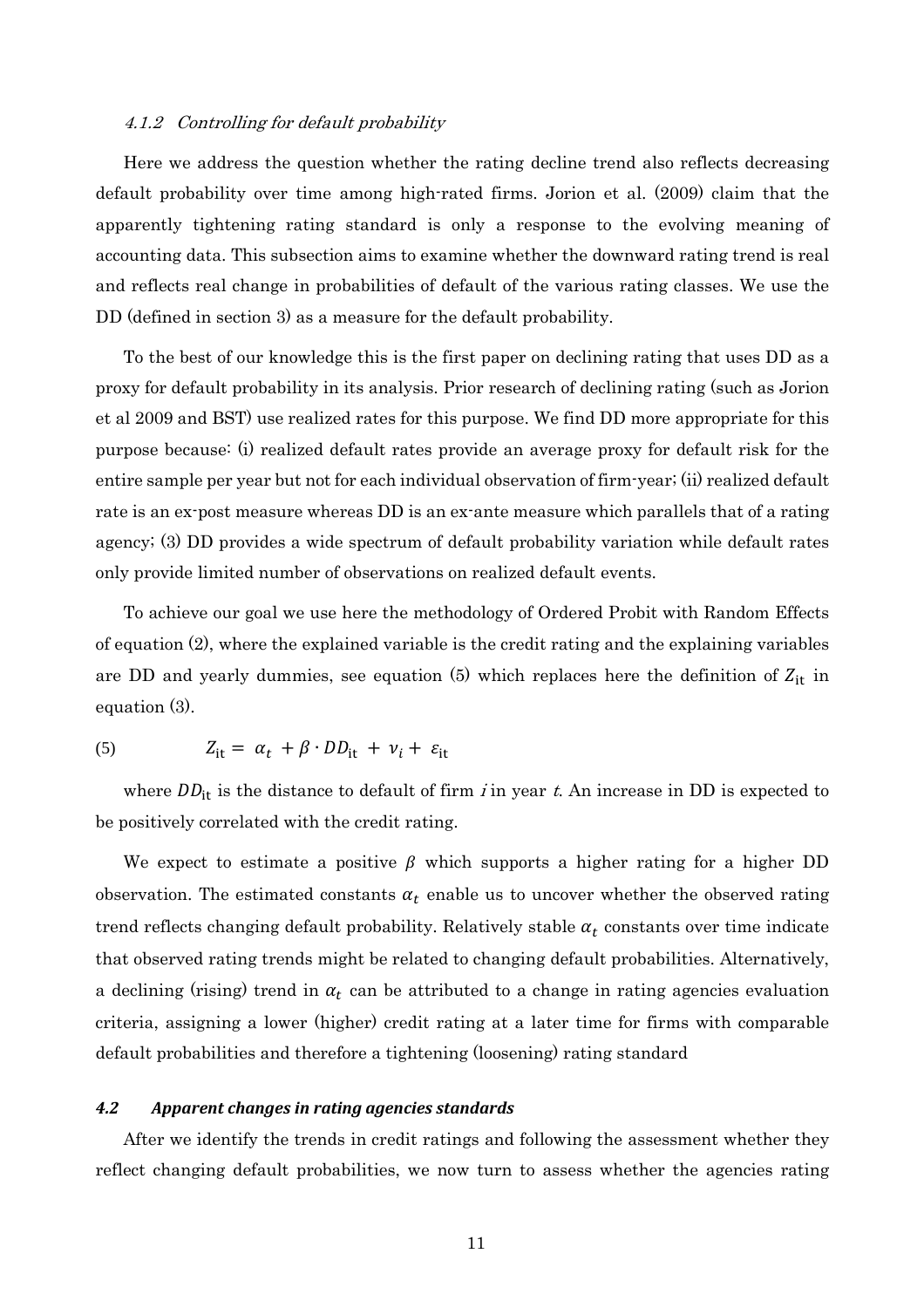standards evolve over time. Prior research conclusions are mixed. For example, BLM conclude that the declining rating trend is caused by more stringent rating criteria of the agencies. Jorion et al. (2009) on the other hand explain the rating decline by declining quality of accounting data provided by the rated firms. They justify this finding by diminishing explanatory power of accounting data for the ratings assigned to investment grade firms.

We assess these two contradictory explanations based the model of equations (2), (3) yet without the yearly dummy variables. Instead we divide the 25 years of data to five exclusive period, of five years each: 1986-1990, 1991-1995, 1996-2000, 2001-2005, and 2006-2010. This division aims at creating sufficiently large samples and to smooth out short economic fluctuations. We look at two type of results which we describe in the two subsections below.

#### 4.2.1 Assessing the tightening of rating rules

We are interested to see whether the threshold values  $\{\mu_1, \mu_2, \mu_3, \mu_4, \mu_5\}$  change over time and whether a trend can be discerned. Rating standards tightening would be manifested by increasing threshold values over time, as firms would need to exhibit better accounting ratios to be granted the same rating assigned to them earlier. If rating criteria are not becoming tighter over time, then we expect the threshold values to maintain a steady level approximately. This regression also allows us to observe variations in standard changes in each rating over time. For example, if speculative ratings have loosened up to 2002 as suggest by Alp (2013), then we should observe declining  $\mu_4$  and  $\mu_5$  in that period.

#### 4.2.2 Assessing changes in reliance on (non)accounting information over time

We divide the variables to two sets: accounting variables and market variables. We aim to analyze trends in the influence of these two sets on rating determination over time. We employ the same method with the same sub-periods of five years each. We repeat the Ordered Probit analysis three times, each round we replace the explanatory variable set, always keeping the assigned ratings as explained variables. First we use both accounting and market variables, then we use only accounting variables, and lastly only market variables. To enable meaningful analysis of the estimated coefficients and reduces estimation biases we omit the long-term debt leverage from the accounting variable set due to its high correlation with total debt leverage.

The results analysis in this subsection is focused on the explanatory power of the various explanatory variable sets and on the changes in the estimated coefficients. Increased reliance of the rating agencies on market (or accounting) variables would be manifested by an increase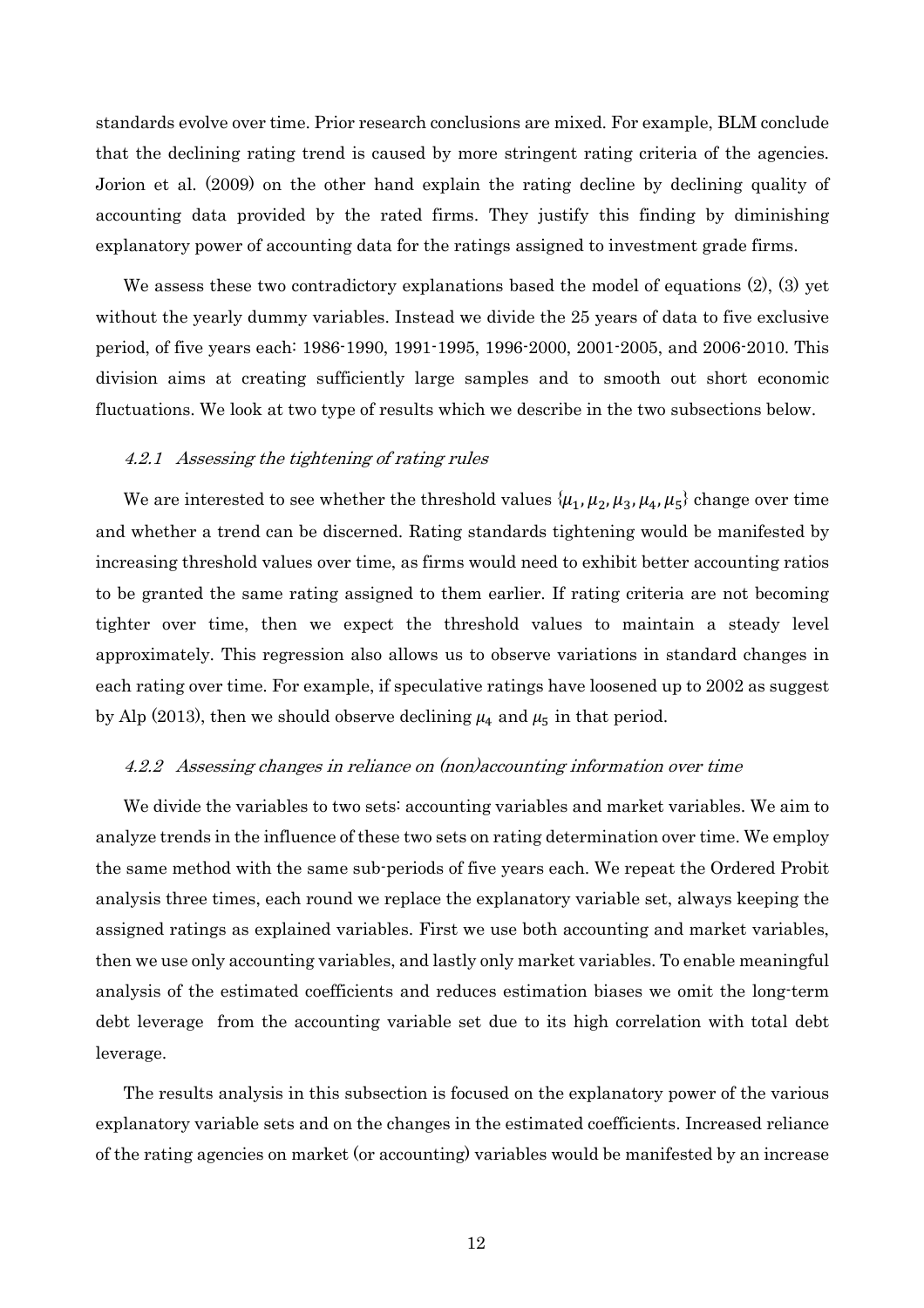in their explanatory power and an increase in the absolute value of their estimated coefficients.

#### *4.3 Have credit rating quality improved over time?*

The quality of credit ratings is hard to measure. We attempt to estimate it by assessing its ability to forecast defaults. We assign numbers to credit ratings: 1 to AAA, 2 to AA+,… 21 to C. These ordinal scores can be regarded as proxies to default probabilities. Using a database of actual defaults during one-year following a rating observation date, we assess the predictive power of the ratings.

Threshold ratings may be used by investors, lenders, or regulators to classify firms to highrisk or low-risk categories. The classification might be inaccurate. A false positive (FP) error relates to a solvent firm classified to the high-risk category, whereas a false negative (FN) error relates to a defaulting firm classified to the low-risk category. These are often referred to, by statisticians, as type I and type II errors, and are often estimated by empirical data of false positive and true positive rates (FPR and TPR respectively), for each threshold rating, using a database of assigned rating *score* observations and their related default/solvency realizations. Consider a threshold value α. TPR, also called hit rate, is the number of defaulting firms classified as high-risk (score  $\geq \alpha$ ) divided by the total number of defaulting firms. FPR, also called false alarm rate, is the number of non-defaulting firms classified as high-risk (score  $\geq \alpha$ ) divided by the total number of solvent firms. There is an obvious tradeoff between these two rates. As one lowers the threshold value, he gains in hit rate (TPR) at the cost of higher false alarm rate (FPR).<sup>6</sup>

The Receiver Operating Characteristic (ROC) curve, a graph of TPR versus FPR, is a tool for comparing powers of alternative default models. Figure 2 shows ROC curves demonstrating the tradeoff between hit rates and false alarm rates for all possible critical values. A random model (with no predictive power) is simply the 45 degrees line. Model A is superior to model B when the ROC curve of A is always above the ROC curve of B. When the curves cross, one may compare the Area Under the Curve (AUC) relative to the alternative models. An AUC value is in the range [0, 1] and the AUC of a random model equals 0.5.

We use annual data to calculate AUCs and regard each AUC as a figure of merit, a measure of the credit rating quality for that year. We then look for a trend, whether the rating

 $\overline{a}$ 

<sup>&</sup>lt;sup>6</sup> Two additional terms that are often used are *sensitivity* for hit rate and 1-*specificity* for false alarm rate.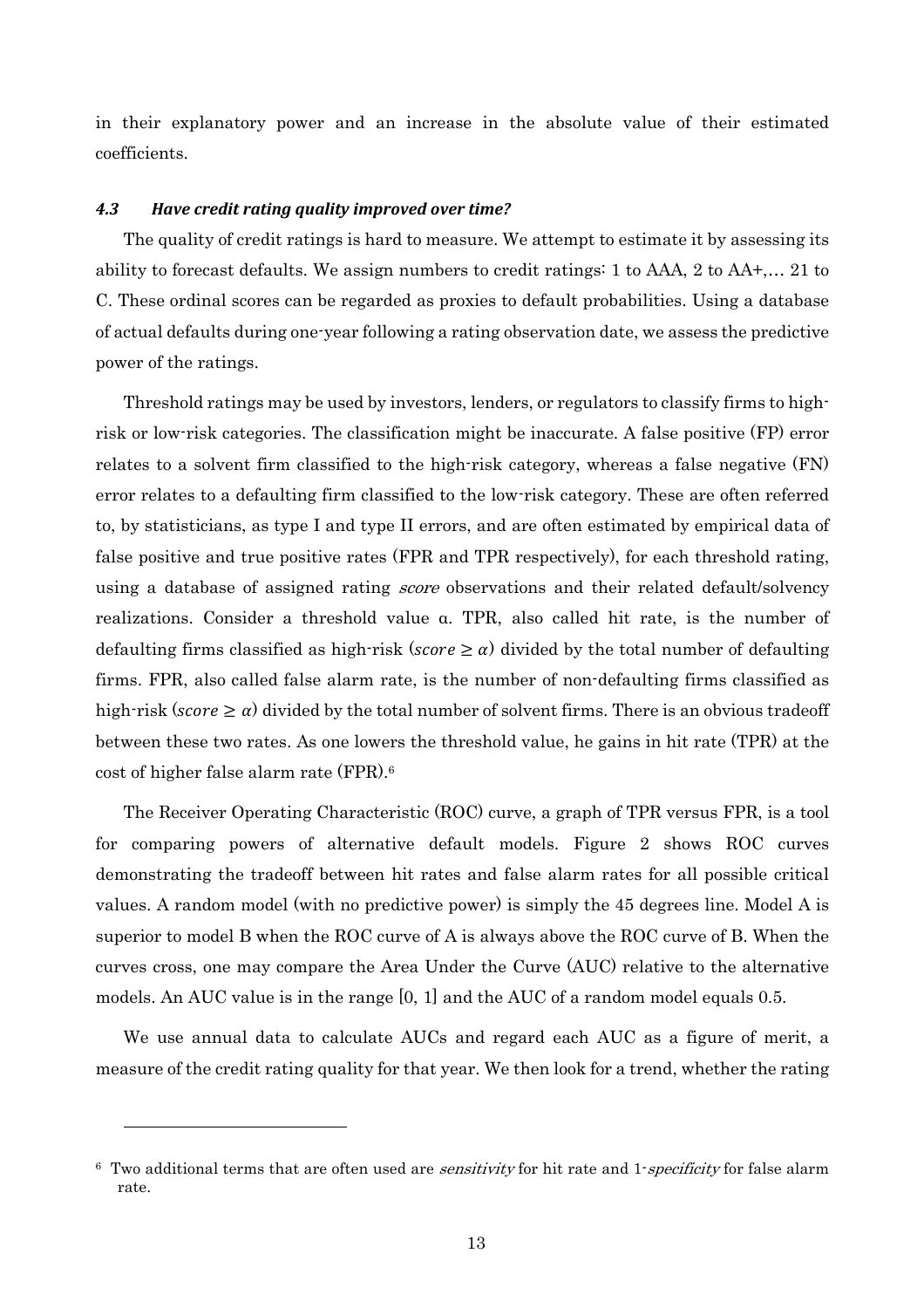quality improves or deteriorates over time, or simply seems to fluctuate without an obvious trend.

#### [insert FIGURE 2 about here]

## 5. Empirical Results

Below we address the results, analyzing each of the questions raised above. We first examine whether rating decline trend continues even after controlling for each firm characteristics and its default probability. Then we explore whether rating standards have changed and whether they rely more on non-accounting data. Then we assess whether rating quality has improved over time.

#### 5.1 Rating versus firm characteristics evolution over time

The preliminary question is whether the declining rating trend, documented in earlier research, continues into the 21<sup>st</sup> century and the short answer is yes. The results of the ordered Probit model, using accounting and market data in equations (2) and (3), are presented in Table 3 and Figure 3. Most interesting, we find a downward trend in the yearly dummy variables until the financial crisis period. The yearly dummy then fluctuates and seems to continue the downward trend after 2008. These results are similar to BLM's dummies that represent the period 1978-1995 in the overlapping period of the two samples (and also to BST and others). Furthermore, our results show that the downward trend continues into the  $21<sup>st</sup>$ century.

We now examine the explanatory variables estimated coefficients, which are similar to those of BLM and most of their following research. Conforming to our expectations, higher credit rating is correlated with higher operating margin, lower long-term debt leverage, higher market value, lower market model beta, and lower market model standard error. We find that generally higher credit rating is correlated with higher ICR and statistically significant. Yet, consistent with BLM, Jorion et al. (2009) and Alp (2013) when ICR is very high its marginal effect is slightly negative.  $\kappa_4$  ( $C_4$  coefficient) is small and statistically insignificant, presumably due to its insignificant information value.  $\kappa_2$  ( $C_2$  coefficient) is positive, yet small and statistically insignificant too. Though we expect a negative correlation between debt leverage and the credit rating, Table 3 presents a positive (small and statistically insignificant) coefficient of total debt leverage, apparently due to the high correlation between total debt leverage and the long-term debt leverage.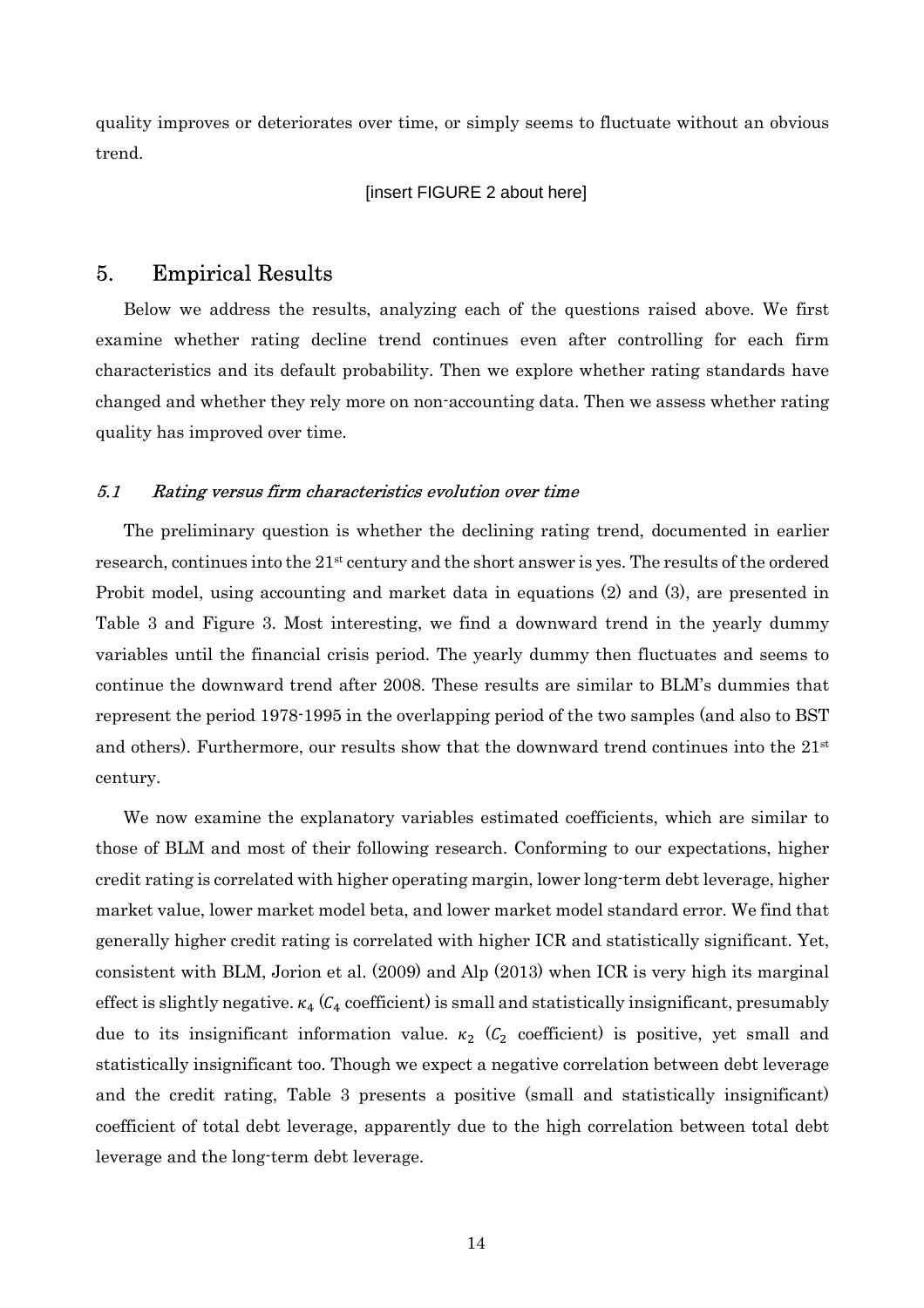#### [insert TABLE 3 and FIGURE 3 about here]

Next we assess whether the rating decline trend reflects increasing default probability. We address this question using Ordered Probit of equation (2), where the explained variable is the credit rating and the explaining variables are DD and yearly dummies, see equation (5). Table 4 presents the estimation results and shows that indeed DD's coefficient is positive and statistically significant. The higher is the distance to default of Merton model, the higher is the rating. This is of no surprise. Our focus however, is on the yearly dummy variables which are listed in Table 4 and presented graphically in Figure 4. The figure shows a clear downward trend in the yearly dummies over the sample period of 25 years. Figure 4 is similar to Figure 3, yet not identical and exhibits three positive slopes along the general downward pattern, of which one is at the beginning of the financial crisis.

This result confirms that the trend in rating model is real and reflects changes in the credit quality of firms within each rating class. In this regard, our results conform to the conclusion of BLM, BST, and Alp (2013) and not to those of Jorion et al. (2009). We believe that by using forward-looking market-based measure of default risk (DD), we better capture the default probability of each observation. Therefore, we are able to resolve one of the major concerns in this literature. The quality trend is real and cannot be attributed mainly to evolving meaning of accounting variables. High rated firms have now lower average probabilities of default than

#### [insert TABLE 4 and FIGURE 4 about here]

Our analysis results thus far show that the trend of declining rating exists and continues into the  $21<sup>st</sup>$  century after controlling for accounting and market variables and reflects declining default probabilities of default for high-rated firms. We now turn to analyze how the rating agencies have changed their standards over time, which variables prominence increased (decreased) if at all, and whether we can detect changes in the rating accuracy over time.

#### *5.2 Assessing changes in rating agencies' standards*

We first assess the tightening rating rules and then study changes in the reliance on accounting and market variables.

#### 5.2.1 Assessing the tightening of rating rules

We assess the changing standards by estimating  $\mu_j$  ( $j = 1, \ldots, 5$ ) - the set of thresholds between rating *j* and *j* + 1 in equation (2) for the latent variable  $Z_{it}$  defined in equation (3). As explained and described in section 3.2 we divide the 25 year period to five sub-periods of five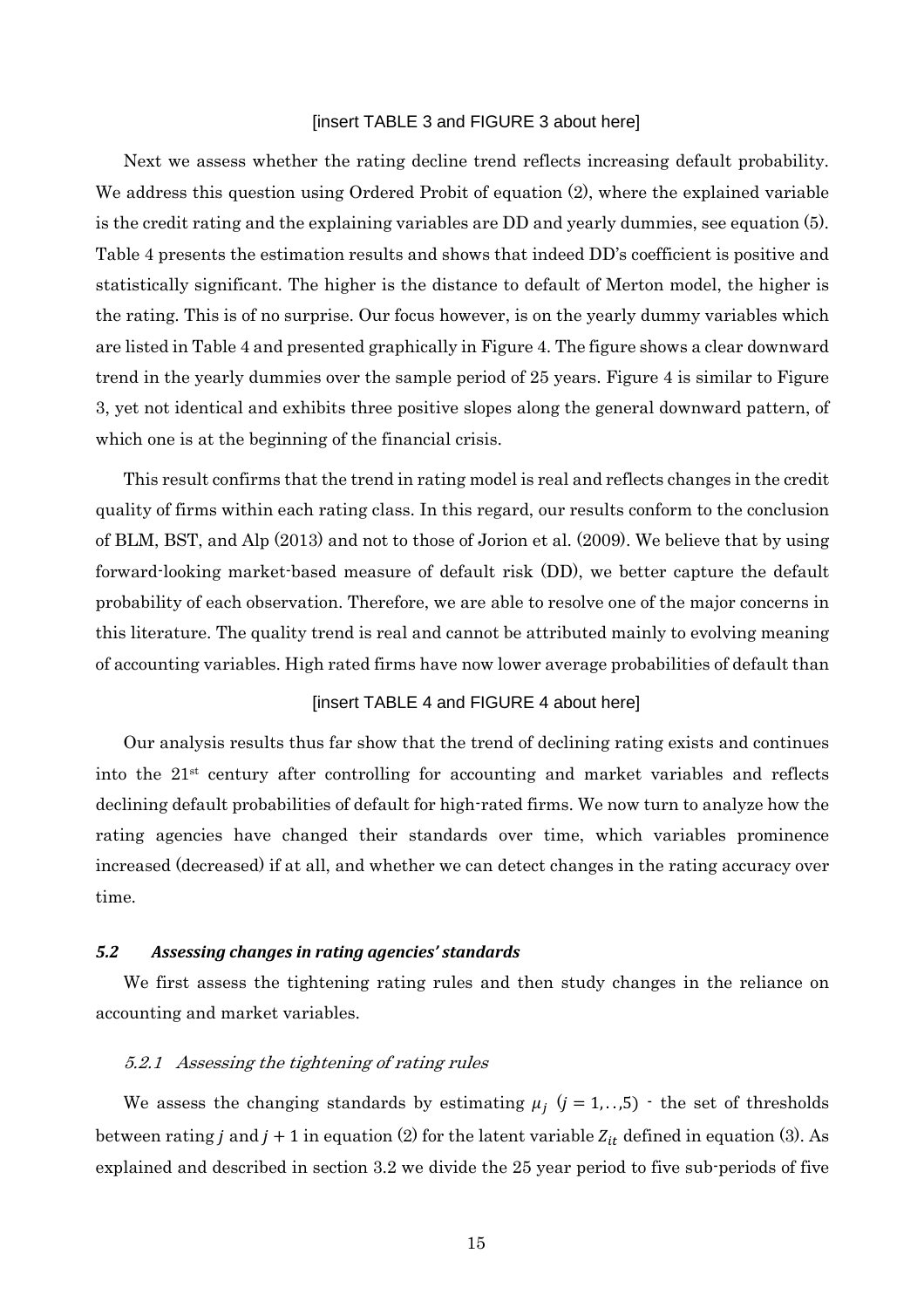years each and estimate the thresholds for each sub-period. The lower boundary versus time for each rating group is listed in columns in Table 5 and lines in Figure 5. The results show a clear increase of the rating thresholds over time, except during the sub-period 2001-2005 when it flattens, especially for the lower ratings B and BB. For B rated bonds, it even decreases slightly during that sub-period.

#### [insert TABLE 5 and FIGURE 5 about here]

The observed trend of increasing threshold values over time is an evidence for the rating agencies tightening their rating standards across all rating categories. At later times, a firm needs to exhibit better accounting ratios to be granted the same rating it would have been assigned earlier. The increasing boundaries of the lower ratings  $(\mu_1$  and  $\mu_2)$ , paralleling the patterns of investment grade rating boundaries, shows that the tightening standard trend of investment grade firms is observed also in speculative-grade firms. This result differs from that of Jorion et al. (2009).<sup>7</sup> Though Alp (2013) concludes in loosening standards among speculative-grade companies, BST shows that this behavior disappears after controlling for unobserved heterogeneity using fixed effects.

#### 5.2.2 Assessing changes in reliance on (non)accounting information over time

Keeping the assigned ratings as explained variables, we repeat the Ordered Probit analysis three times. In each round we replace the explanatory variable set, using accounting variables, market variables, and both sets together. To analyze changes over time in the influence of the variable sets on rating determination we use the five sub-periods of five years each, defined above. We use the pseudo R-squared of each model (accounting data model, market data model, and accounting and market data model) as a measure for the model explanatory power. The results are presented in Table 6 and Figure 6. Overall, the Pseudo Rsquared are compatible to those presented by BST for their ordered Logit models (0.235 and 0.265 in BST). The accounting variable set maintain close to steady R-squared over time, whereas the market variable set results in a monotonically increasing R-squared, except for the period 2001-2005 where it slightly decreases. Combining the two data sets together markedly increases R-squared in all periods with a pattern that generally follows that of the market variable set, albeit at higher values.

<sup>7</sup> We believe that Jorion et al. (2009) results are different because they estimate separately, different models (coefficients) for speculative and investment grades, keeping the model coefficients constant over time (except for the intercepts) while we allow the model to evolve over time (changing from one five-year period to another) yet maintaining the same model coefficients for the entire sample, of all grades, during each five year period.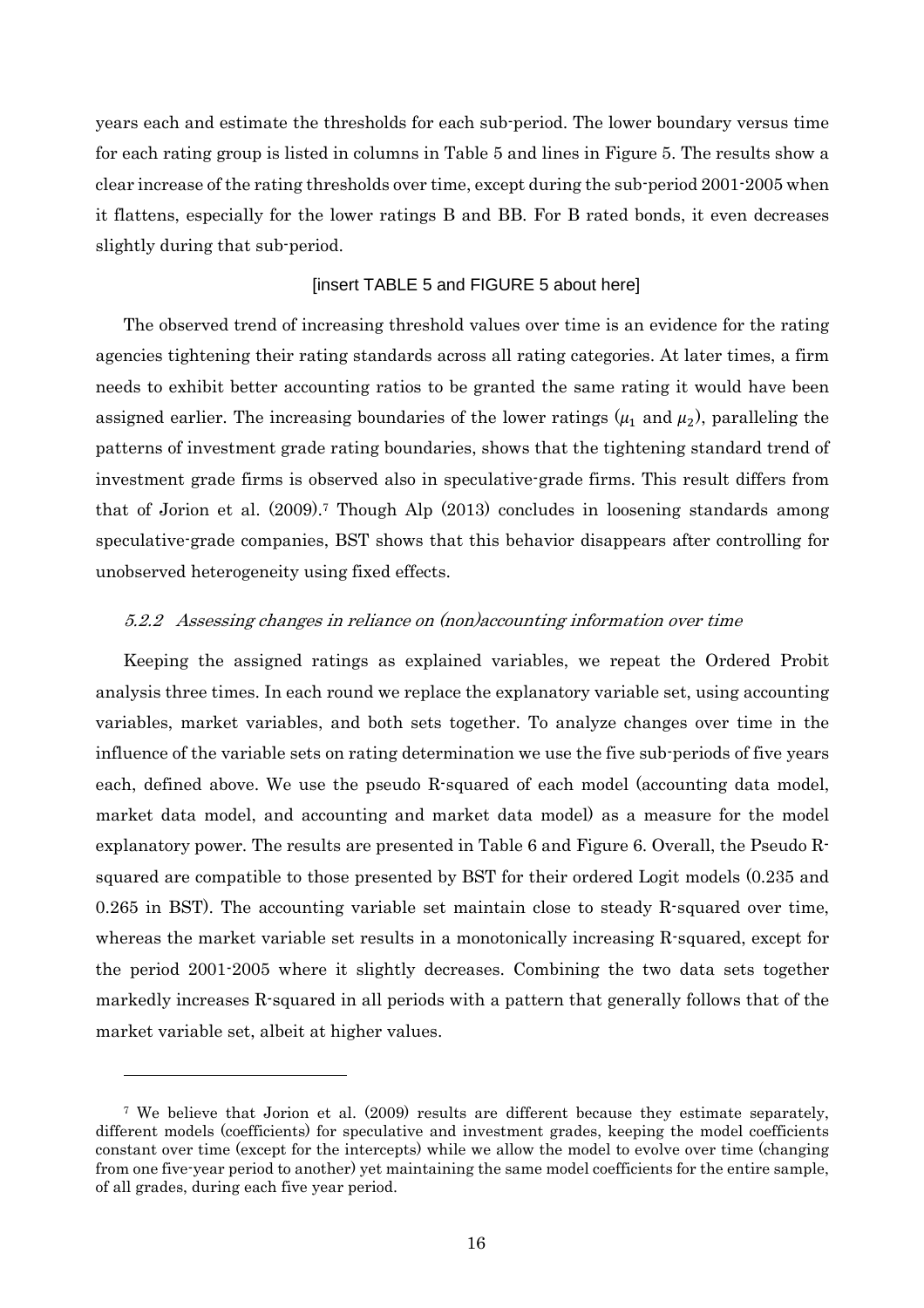#### [insert TABLE 6 and FIGURE 6 about here]

The results show that rating agencies seem to rely more heavily on non-accounting data over time while not ignoring the accounting data whose influence remain relatively steady. Furthermore, in our sample period, the most drastic change has happened during the years 1991-2000 where market variable set R-squared increased steeply and that of accounting variable set decreased slightly.

Our next step is to assess the changing weight of each variable on the observed ratings using accounting and market data for the explanatory variables in an ordered Probit model, explaining ratings in five sub-periods. The estimated coefficients (and their t-statistics in parentheses) are listed in Table 7 for each of the sub-periods. The explanatory variables are those that are used for Table 3 above, except for the interest coverage ratio that is used here as is, without delineation to four sub-variables. Figures 7 and 8 are graphical representations of certain lines of Table 7. Figure 7 shows that the coefficients of total debt leverage and operating margin decline in their absolute values over time. Figure 8, on the other hand, shows that market variables' coefficients absolute values increase over time, most prominent is the increase of the market model standard error which is often referred to as the idiosyncratic risk of the firm's equity. To our knowledge this paper is the first to show such evolution of explanatory variables over time.

#### [insert TABLE 7 and FIGUREs 7,8 about here]

The above analysis results show that rating standards and methodology evolve over time. That apparently, more (less) emphasis is put on market (accounting) data recently compared to the past and that rating assignment criteria have become more stringent over time. The remaining open question for this work is whether those changes have affected the quality of the assigned credit ratings.

#### *5.3 Have credit rating quality improved over time?*

Assessing credit rating quality is a fuzzy task with a variety of connotations. As presented in the methodology chapter, we focus on the ability of credit ratings to predict default events in the following year. We use the AUC of the ROC curve as a figure of merit for the predictive power of the model. While the rating agencies model is latent, its outcomes, the credit scores are public information and so are the default realizations. Table 8 and Figure 9 show the evolution of the AUC over time.

For the analysis of this subsection we need two sets of data: annual rating observations and default events during each of the following years. This sample includes 52,776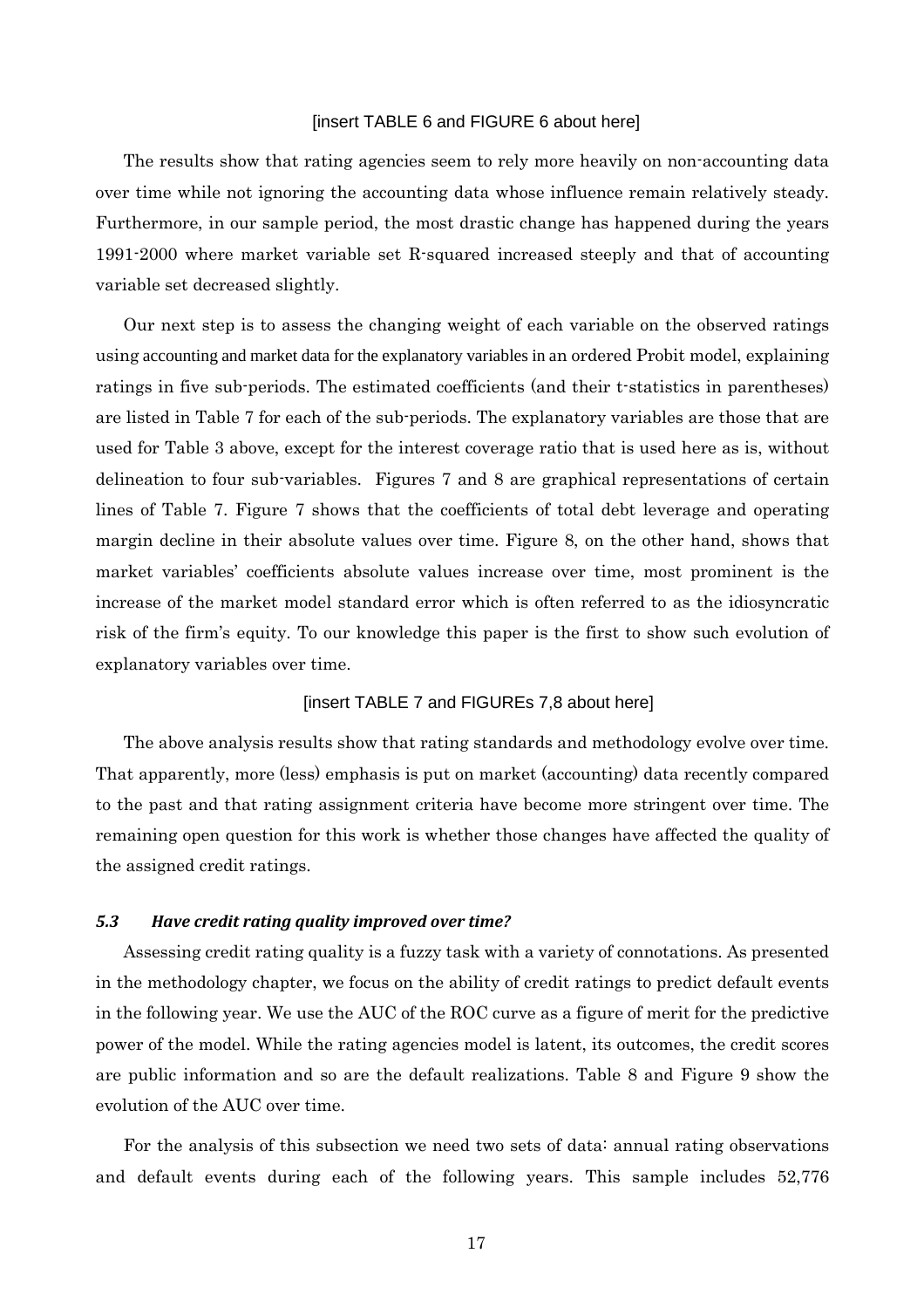observations from 1985-2013 of all firms in the CRSP-Compustat merged database with S&P ratings. The overall number of defaults is 1,123 during the years 1986-2014. Each observation includes the S&P rating at the end of the calendar year and an indication whether the default defaulted within the subsequent year. Here we use the fine-grained rating information including the +/- rating notches.

The table and figure show the AUC evolution over time and the respective 90% confidence intervals. Figure 9 shows also the AUC estimated linear trend which is positive, indicating a generally improving rating accuracy trend over the long period of almost three decades.

[insert TABLE 8 and FIGURE 9 about here]

## 6. Summary and conclusions

The above results show that the downward credit rating trend continues into the 21st century even after controlling for accounting and market variables. That is, firms with identical accounting and market variables are rated lower at a later time then they would have been rated earlier. This finding reaffirms prior literature results in our extended database. We then add to prior research a new test in which we replace the accounting and market variables with firms' default risk measured by Merton model. An ordered Probit model reveals a downward trend of credit rating even after controlling for the default risk. Thus, more recently a firm is assigned a lower rating than earlier when the default risk is held constant. This result confirms that the change in rating standard is real and does not only reflect an evolving meaning of accounting variables.

These tests show the annual decline in the assigned rating for the entire sample. Our next step is to zoom-in and focus on the apparent rating rules that are revealed by the data. Using the latent score of accounting and market variables in the ordered Probit model, we estimate the lower-bound score for each rating in our sample. This is done five times for each period of five years in our 25-year sample. The estimated boundaries increase over time, showing that the rating assignment rules of the rating agencies become increasingly more stringent in all the rating groups during our 25-year sample. During the period of 2001-2005 this trends weakens for all ratings, and for the lower rating even reverses direction. After this period and for the remaining years in the sample, the rating assignment boundaries continue to increase. Such a change during 2001-2005 could be interpreted, for example, as a change in rating assignment standards, especially for the lower rating group, or to be explained by changes in accounting standards (i.e. becoming more conservative). Possibly this change is related to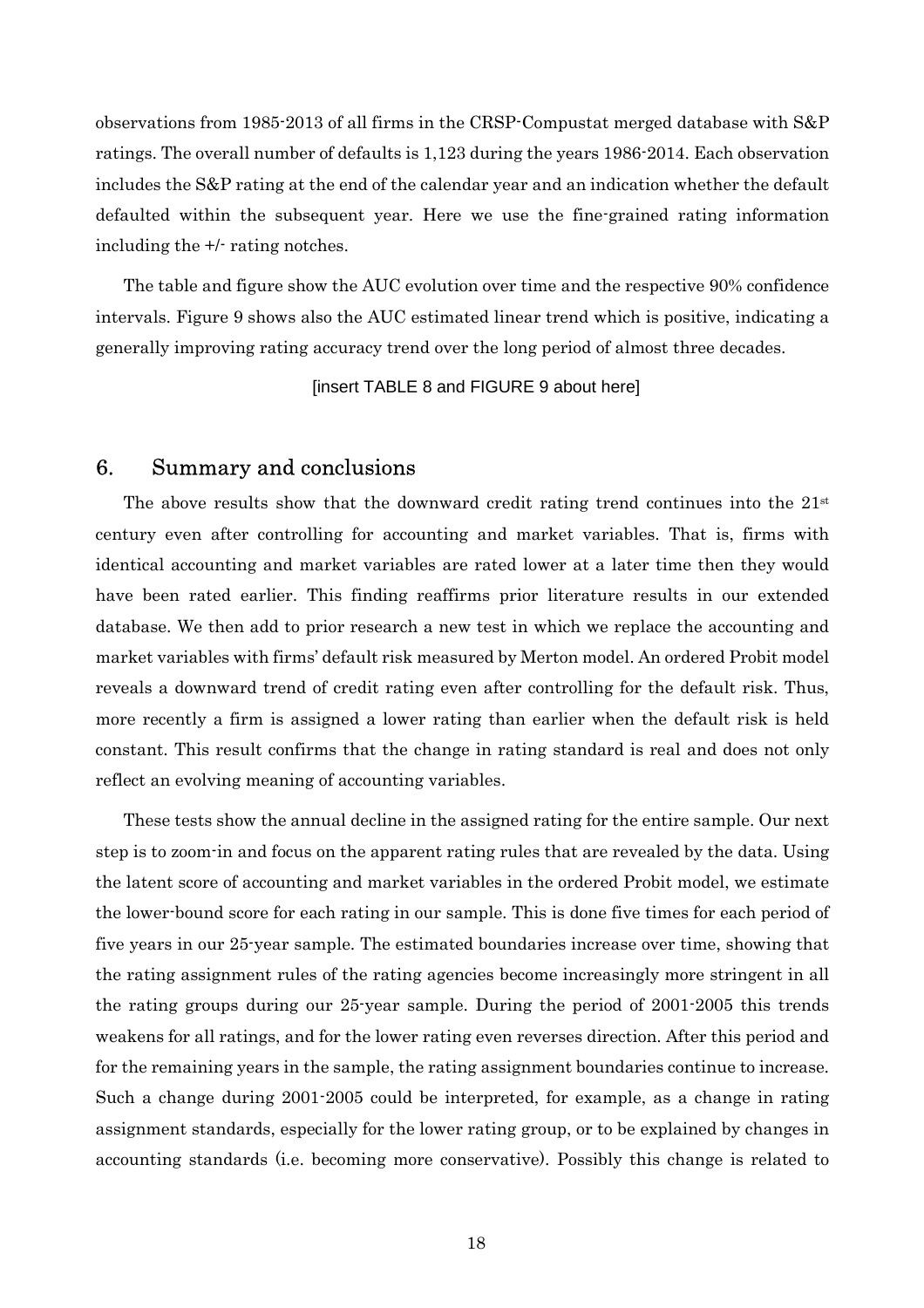Sarbanes-Oxley Act of 2002 (SOX) and changes in the financial market, firms, and public sentiments during and following the accounting scandals of the early 2000<sup>th</sup>.<sup>8</sup> Furthermore, except for this specific period we find evidence for credit rating assignments becoming more stringent over time in all periods and for all rating groups, including speculative ratings. The latter is different than some of Jorion et al (2009) results, which find that the rating assignments rules do not change much for speculative graded bonds.

Our next analysis identifies a trend of ratings' increased reliance on market data and decreasing correlation with accounting variables. It is a new contribution of this research to the literature. Another new contribution, to the best of our knowledge, is of higher importance to our view – we find that in our 25-year sample, ratings become more accurate in predicting defaults over time. Thus, the above changes are not simply shifting standards on an arbitrary scale, they improve the signaling quality of the ratings assigned by the agencies.

This paper shows that the downward credit rating trend continues into the  $21<sup>st</sup>$  century after controlling for accounting and market variables and even after controlling for each firm default probability. These findings are an extension and robustness test relative to earlier research. The paper shows clearly that tightening of rating rules is a general trend applicable to all rating groups, B to AAA. We do not see significant differences between rating threshold patterns of investment grade and speculative grade bonds over a period of 25 years.

Our analysis shows a trend of ratings' increased reliance on market data and decreasing correlation with accounting variables. This is a new contribution of this research to the literature. Probably a more significant new contribution is that in our 25-year sample, ratings show increasing accuracy in predicting defaults over time. These findings may lead to a conclusion that the above changes are evidence of the agencies efforts to enhance the rating quality, improving their rating accuracy and timeliness. Beyond the above listed contributions we also believe that this paper is the first to use distance-to-default and the area under the ROC curve in this strand of literature.

Overall, all these findings are consistent with our main hypothesis. Rating quality has improved over time by increasing reliance on non-accounting data and perhaps better use of

 $\overline{a}$ 

<sup>8</sup> Quoting the U.S. government publication of SOX: "An act. To protect investors by improving the accuracy and reliability of corporate disclosures made pursuant to the securities laws, and for other purposes." 107th Congress Public Law 204, July 30, 2002, see www.gpo.gov/fdsys/pkg/PLAW-107publ204/html/PLAW-107publ204.htm.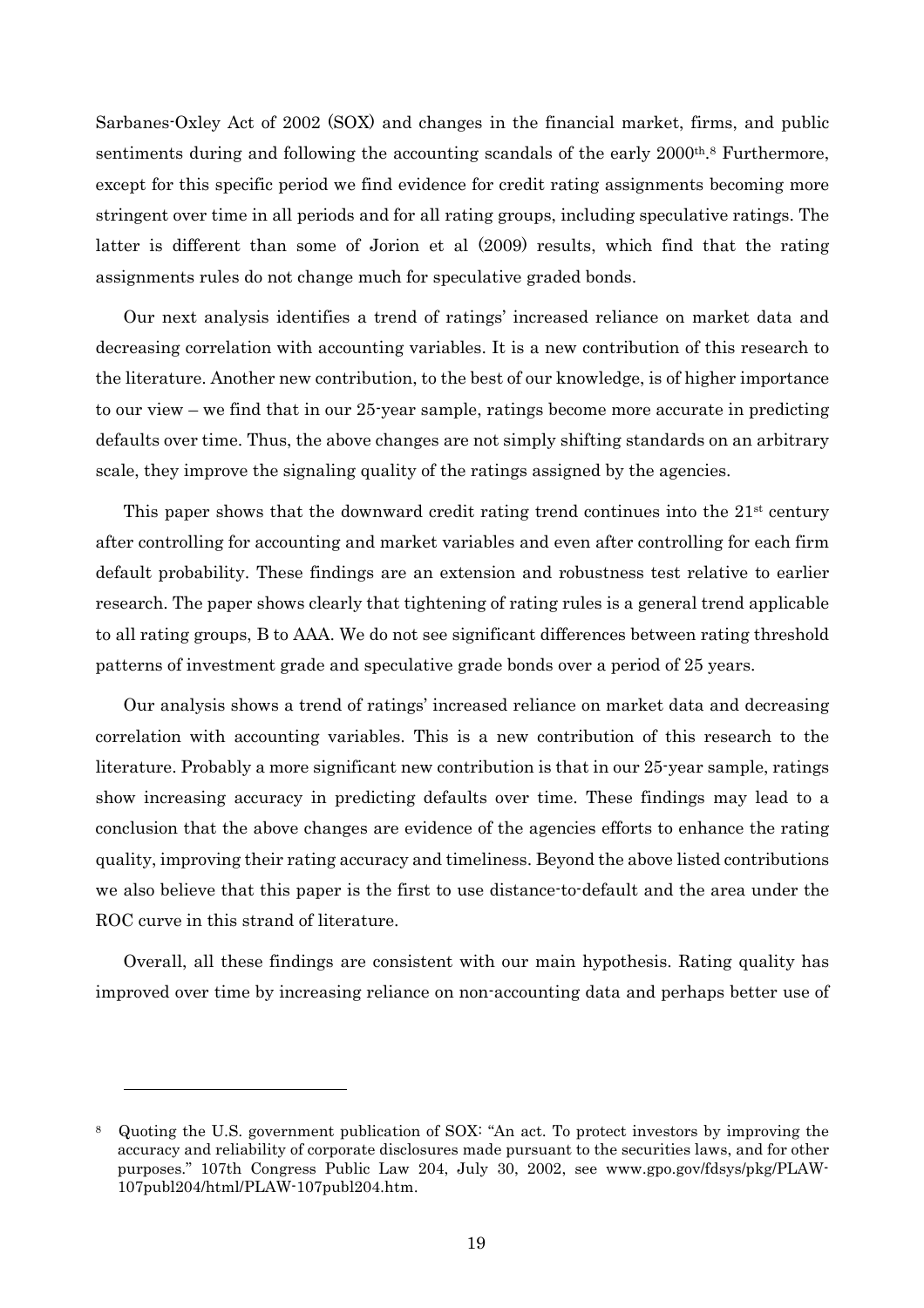accounting data. The tightening rating standards as observed in previous literature may only be a side effect of the higher accuracy of ratings.

We also conclude that some of the critique based on historical rating performance might be outdated. Credit ratings appear valuable, informational, and improving despite the negative findings of historical studies. Such results are significant for researchers, practitioners, and even the regulators.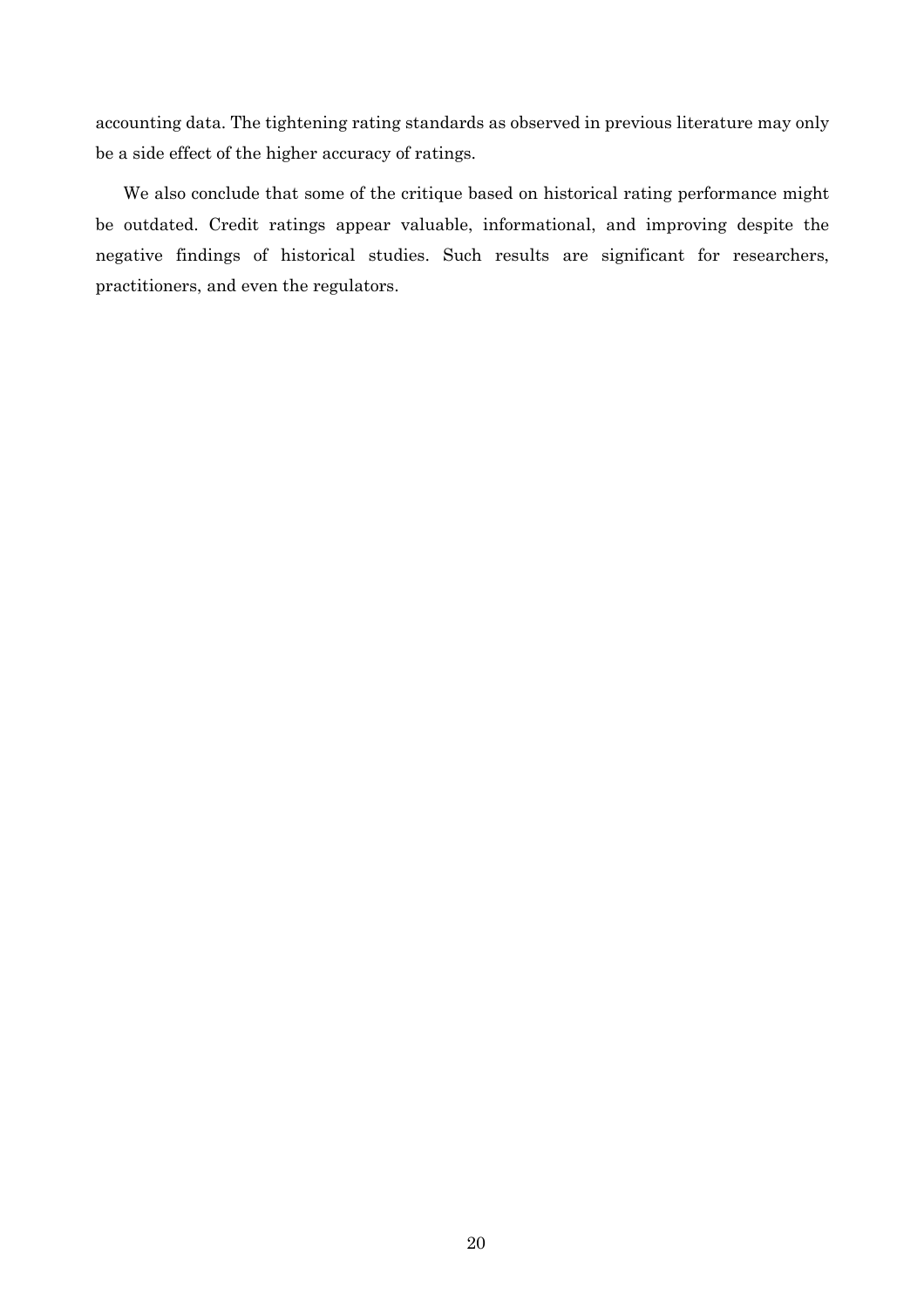## References

- Afik Z., O. Arad and K. Galil (2016). Using Merton model for default prediction: an empirical assessment of selected alternatives. Journal of Empirical Finance 35, 43-67.
- Alp, A. (2013). Structural shifts in credit rating standards. The Journal of Finance, 68(6), 2435-2470.
- Baghai, R.P., H. Servaes, A. and Tamayo (2014). Have rating agencies become more conservative? Implications for capital structure and debt pricing. The Journal of Finance, 69(5), 1961-2005.
- Beaver, W.H., C. Shakespeare, and M.T. Soliman (2006). Differential properties in the ratings of certified versus non-certified bond-rating agencies. Journal of Accounting and Economics, 42, 303-334.
- Bharath, S.T. and T. Shumway (2008). Forecasting default with the Merton distance to default model. *Review of Financial Studies*, 21(3), 1339-1369.
- Blume, M.E., F. Lim, and C. Mackinlay (1998). The declining credit quality of U.S. corporate debt: Myth or reality. *Journal of Finance*, 53, 1389-1413.
- DeLong, E.R., D.M. DeLong, and D.L. Clarke-Pearson (1988). Comparing the areas under two or more correlated receiver operating characteristic curves: a nonparametric approach. Biometrics, 44, 837-845.
- Faulkender, M. and M.A. Petersen (2006). Does the Source of Capital affect Capital Structure? Review of Financial Studies, 19, 45-79.
- Francis, J. and K. Schipper (1999). Have financial statements lost their relevance? Journal of Accounting Research, 319-352.
- Givoly, D., C. Hayn, and S. Katz (2013). The Changing Relevance of Accounting Numbers to Debt Holders over Time. working paper available at SSRN.
- Iskandar-Datta, M.E., and D.R. Emery (1994). An empirical investigation of the role of indenture provisions in determining bond ratings. Journal of Banking and Finance, 18, 93–111.
- Jorion, P., Z. Liu, and C. Shi (2005). Informational effects of regulation FD: evidence from rating agencies. Journal of Financial Economics, 76, 309-330.
- Jorion, P., C. Shi, and S. Zhang (2009). Tightening credit standards: the role of accounting quality. Review of Accounting Studies, 14(1), 123-160.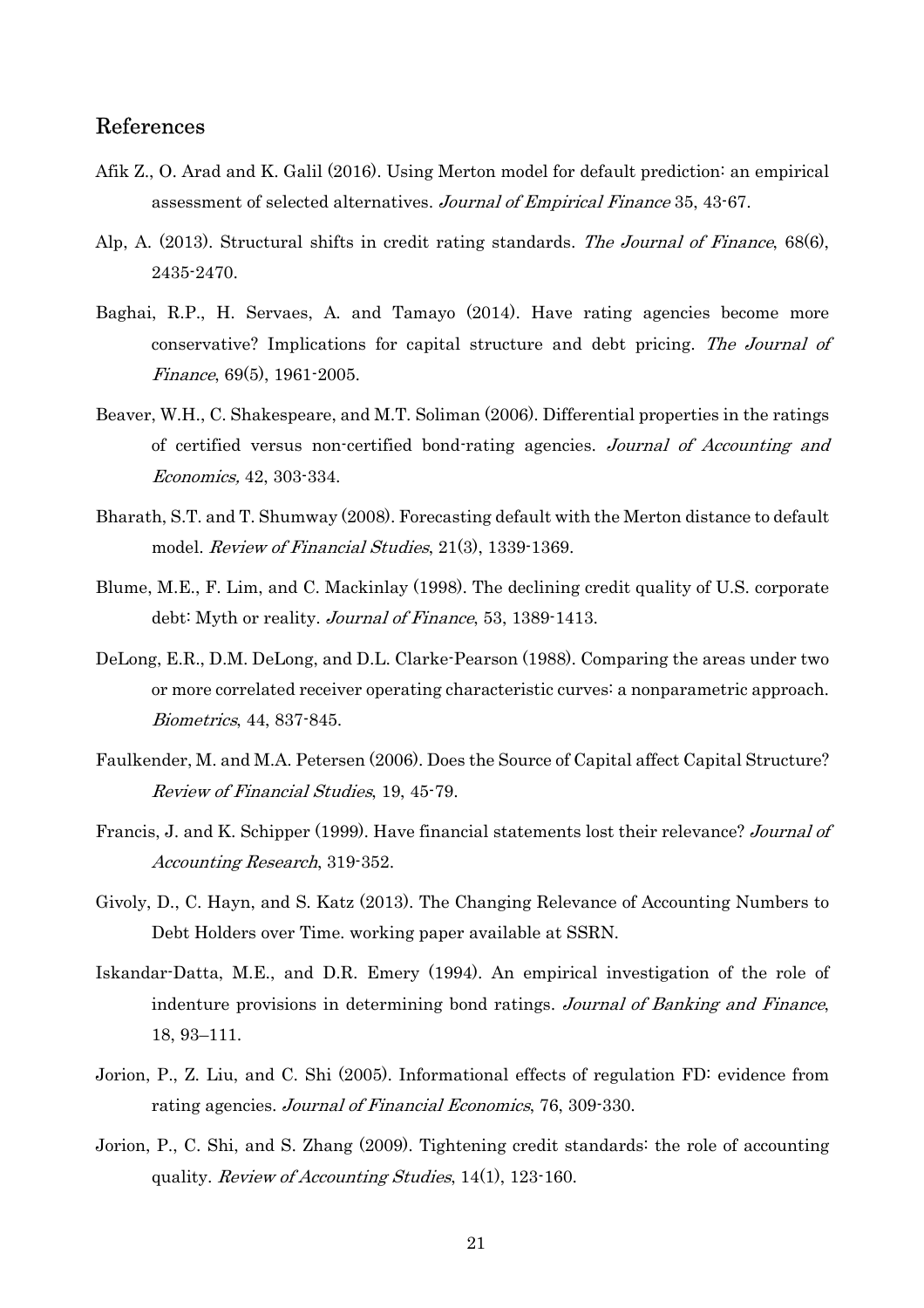- Kaplan, R. S., and Urwitz, G., 1979. "Statistical models of bond ratings: A methodological inquiry" Journal of Business 52, 231–261.
- Mählmann, T. (2011). Is There a Relationship Benefit in Credit Ratings? Review of Finance 15, 475-510.
- Merton, R. C., 1974."On the Pricing of Corporate Debt: The Risk Structure of Interest Rates" Journal of Finance 29, 449–70.
- Opp, C.C., M.M. Opp, and M. Harris (2013)."Rating agencies in the face of regulation. Journal of Financial Economics, 108(1), 46-61.
- Standard & Poor's, 2008 "Corporate Ratings Criteria".
- Standard & Poor's, 2013, About credit ratings,
- http://www.standardandpoors.com/aboutcreditratings/RatingsManual\_PrintGuide.html, last accessed July 29, 2014.
- White, L. J. ,2013. "Credit Rating Agencies: An Overview" Annu. Rev. Financ. Econ. 5, 93- 122.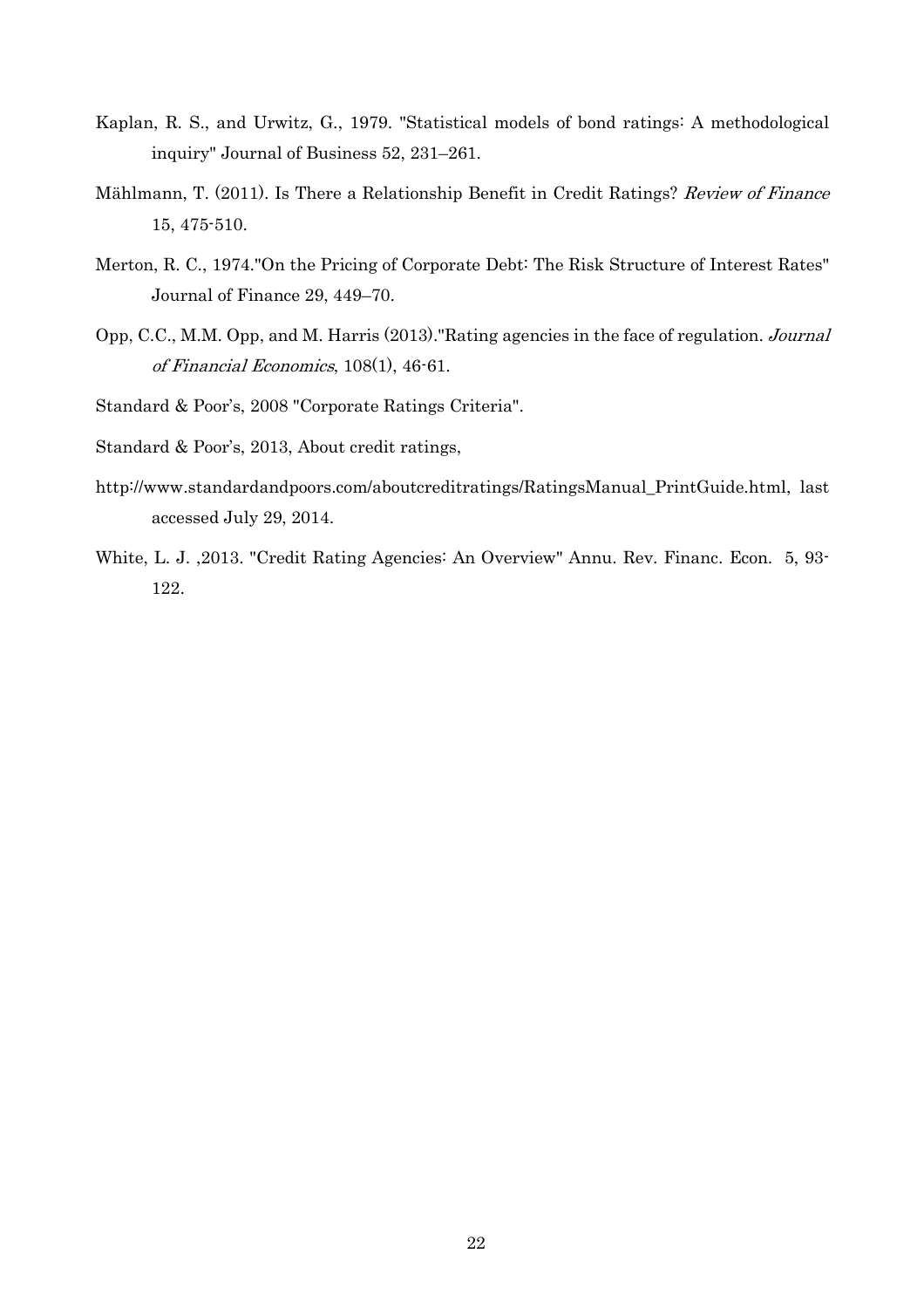# Tables and Figures

### **Table 1 – Descriptive Statistics**

This table presents means for the explanatory variables for each rating class and overall. The statistics are calculated using a panel data sample of 15694 observations from 1986 through 2010. The sample includes all firms in the CRSP-Compustat merged database with ratings of B and above, excluding financial firms (SIC codes between 6000 to 6999). Interest Coverage is EBIT divided by interest expenses. Operating Margin is EBITDA divided by Sales. LT Debt Leverage is Long-term Debt divided by Total Assets. Total Debt Leverage is Total Debt divided by Total Assets. Market Value is the natural logarithm of Market Value of Equity, in million dollars, adjusted by the U.S. CPI of December 2011. Market Model Beta is estimated using daily stock return. Standard Error is the standard error of the market model using daily stock returns. DD is Distance to Default of equation (1). All variables are averages over the previous three years, winsorized at the 1% and 99% level. Ratings and market data are dated six months after the date of the annual fiscal reports.

|                            | Rating       |       |       |       |            |       |       |
|----------------------------|--------------|-------|-------|-------|------------|-------|-------|
|                            | <b>Total</b> | AA    | AA    | A     | <b>BBB</b> | BB    | В     |
| <b>Interest Coverage</b>   | 7.34         | 25.2  | 14.57 | 10.34 | 7.05       | 5.74  | 3.64  |
| <b>Operating Margin</b>    | 0.17         | 0.27  | 0.2   | 0.19  | 0.19       | 0.18  | 0.12  |
| LT Debt Leverage           | 0.31         | 0.08  | 0.16  | 0.22  | 0.27       | 0.36  | 0.43  |
| <b>Total Debt Leverage</b> | 0.35         | 0.16  | 0.23  | 0.27  | 0.31       | 0.4   | 0.47  |
| Market Value               | 7.41         | 10.09 | 8.92  | 8.44  | 7.95       | 6.88  | 5.82  |
| Market Model Beta          | 1.00         | 1.12  | 1.02  | 0.91  | 0.9        | 1.03  | 1.16  |
| <b>Standard Error</b>      | 1.00         | 0.78  | 0.75  | 0.74  | 0.82       | 1.07  | 1.47  |
| DD                         | 8.29         | 15.21 | 13.2  | 11.09 | 8.98       | 6.54  | 5.09  |
| Number of Obs.             | 15,694       | 222   | 902   | 3,073 | 4,215      | 3,999 | 3,283 |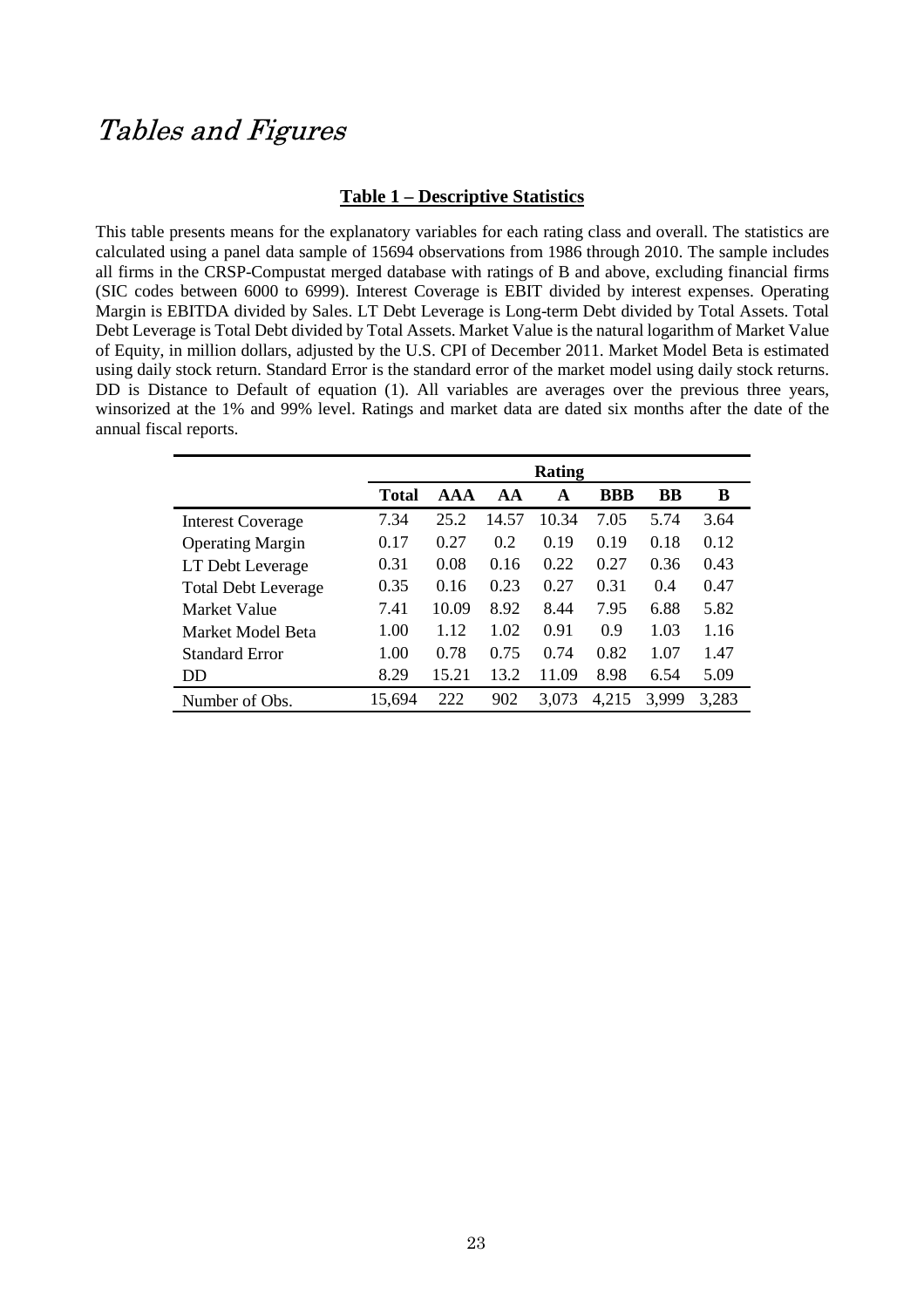## **Table 2 – Sample by S&P rating and year**

The sample includes 15,694 observations from 1986 through 2010 of all firms in the CRSP-Compustat merged database with ratings of B or above, excluding financial firms (SIC code between 6000 to 6999). Panel A shows the number of firms in each rating class and Panel B shows the percentage breakdown by year.

| <b>Rating</b> |                |       |             |            |           |       |              |
|---------------|----------------|-------|-------------|------------|-----------|-------|--------------|
| Year          | <b>AAA</b>     | AA    | $\mathbf A$ | <b>BBB</b> | <b>BB</b> | B     | <b>Total</b> |
| 1984          | 12             | 65    | 113         | 52         | 23        | 19    | 284          |
| 1985          | 12             | 63    | 118         | 58         | 30        | 24    | 305          |
| 1986          | 12             | 61    | 119         | 71         | 36        | 27    | 326          |
| 1987          | 11             | 64    | 115         | 79         | 44        | 32    | 345          |
| 1988          | 13             | 59    | 127         | 80         | 45        | 38    | 362          |
| 1989          | 14             | 56    | 129         | 93         | 45        | 45    | 382          |
| 1990          | 14             | 58    | 125         | 105        | 45        | 44    | 391          |
| 1991          | 13             | 58    | 130         | 104        | 58        | 37    | 400          |
| 1992          | 14             | 57    | 135         | 117        | 68        | 39    | 430          |
| 1993          | 13             | 54    | 138         | 125        | 94        | 61    | 485          |
| 1994          | 13             | 52    | 143         | 148        | 118       | 90    | 564          |
| 1995          | 11             | 52    | 159         | 149        | 139       | 95    | 605          |
| 1996          | 10             | 49    | 160         | 175        | 163       | 122   | 679          |
| 1997          | 10             | 42    | 171         | 207        | 178       | 160   | 768          |
| 1998          | 10             | 44    | 168         | 219        | 211       | 211   | 863          |
| 1999          | 10             | 40    | 152         | 237        | 217       | 208   | 864          |
| 2000          | 9              | 28    | 145         | 236        | 218       | 208   | 844          |
| 2001          | 8              | 26    | 125         | 228        | 207       | 205   | 799          |
| 2002          | $\overline{7}$ | 20    | 114         | 218        | 209       | 179   | 747          |
| 2003          | $\overline{7}$ | 17    | 111         | 203        | 223       | 156   | 717          |
| 2004          | 6              | 16    | 109         | 196        | 229       | 167   | 723          |
| 2005          | 5              | 16    | 107         | 191        | 240       | 159   | 718          |
| 2006          | 5              | 14    | 93          | 183        | 238       | 181   | 714          |
| 2007          | 5              | 16    | 91          | 189        | 232       | 183   | 716          |
| 2008          | 6              | 14    | 86          | 184        | 220       | 181   | 691          |
| 2009          | 4              | 14    | 78          | 182        | 191       | 167   | 636          |
| 2010          | 3              | 16    | 78          | 185        | 181       | 169   | 632          |
| <b>Total</b>  | 262            | 1,106 | 3,481       | 4,549      | 4,262     | 3,478 | 15,990       |

**Panel A: number of firms in each rating class**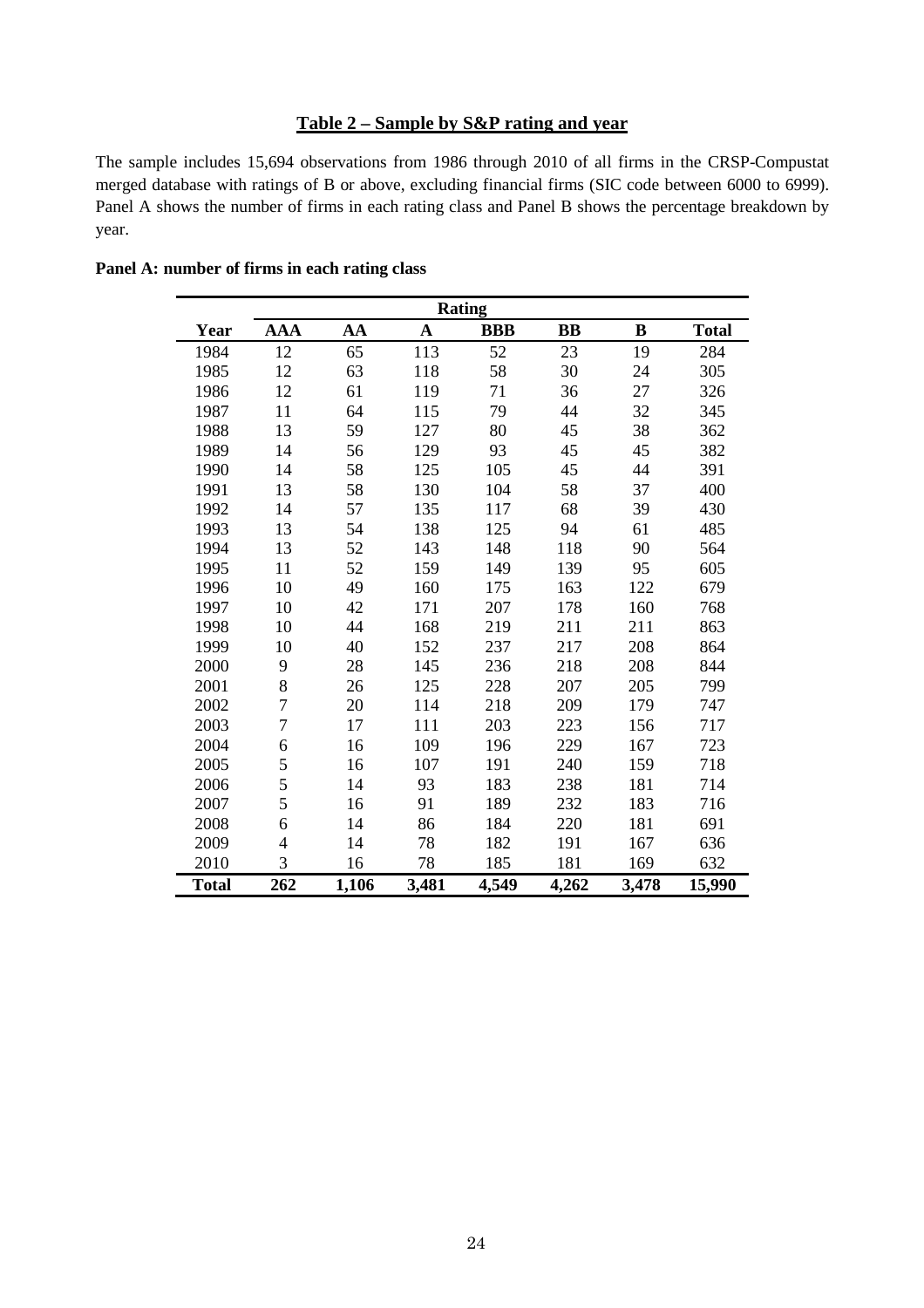| <b>Rating</b> |            |      |      |            |           |      |              |
|---------------|------------|------|------|------------|-----------|------|--------------|
| Year          | <b>AAA</b> | AA   | A    | <b>BBB</b> | <b>BB</b> | B    | <b>Total</b> |
| 1984          | 4.2        | 22.9 | 39.8 | 18.3       | 8.1       | 6.7  | 100          |
| 1985          | 3.9        | 20.7 | 38.7 | 19.0       | 9.8       | 7.9  | 100          |
| 1986          | 3.7        | 18.7 | 36.5 | 21.8       | 11.0      | 8.3  | 100          |
| 1987          | 3.2        | 18.6 | 33.3 | 22.9       | 12.8      | 9.3  | 100          |
| 1988          | 3.6        | 16.3 | 35.1 | 22.1       | 12.4      | 10.5 | 100          |
| 1989          | 3.7        | 14.7 | 33.8 | 24.3       | 11.8      | 11.8 | 100          |
| 1990          | 3.6        | 14.8 | 32.0 | 26.9       | 11.5      | 11.3 | 100          |
| 1991          | 3.3        | 14.5 | 32.5 | 26.0       | 14.5      | 9.3  | 100          |
| 1992          | 3.3        | 13.3 | 31.4 | 27.2       | 15.8      | 9.1  | 100          |
| 1993          | 2.7        | 11.1 | 28.5 | 25.8       | 19.4      | 12.6 | 100          |
| 1994          | 2.3        | 9.2  | 25.4 | 26.2       | 20.9      | 16.0 | 100          |
| 1995          | 1.8        | 8.6  | 26.3 | 24.6       | 23.0      | 15.7 | 100          |
| 1996          | 1.5        | 7.2  | 23.6 | 25.8       | 24.0      | 18.0 | 100          |
| 1997          | 1.3        | 5.5  | 22.3 | 27.0       | 23.2      | 20.8 | 100          |
| 1998          | 1.2        | 5.1  | 19.5 | 25.4       | 24.4      | 24.4 | 100          |
| 1999          | 1.2        | 4.6  | 17.6 | 27.4       | 25.1      | 24.1 | 100          |
| 2000          | 1.1        | 3.3  | 17.2 | 28.0       | 25.8      | 24.6 | 100          |
| 2001          | 1.0        | 3.3  | 15.6 | 28.5       | 25.9      | 25.7 | 100          |
| 2002          | 0.9        | 2.7  | 15.3 | 29.2       | 28.0      | 24.0 | 100          |
| 2003          | 1.0        | 2.4  | 15.5 | 28.3       | 31.1      | 21.8 | 100          |
| 2004          | 0.8        | 2.2  | 15.1 | 27.1       | 31.7      | 23.1 | 100          |
| 2005          | 0.7        | 2.2  | 14.9 | 26.6       | 33.4      | 22.1 | 100          |
| 2006          | 0.7        | 2.0  | 13.0 | 25.6       | 33.3      | 25.4 | 100          |
| 2007          | 0.7        | 2.2  | 12.7 | 26.4       | 32.4      | 25.6 | 100          |
| 2008          | 0.9        | 2.0  | 12.4 | 26.6       | 31.8      | 26.2 | 100          |
| 2009          | 0.6        | 2.2  | 12.3 | 28.6       | 30.0      | 26.3 | 100          |
| 2010          | 0.5        | 2.5  | 12.3 | 29.3       | 28.6      | 26.7 | 100          |

**Panel B: percentage breakdown of firms in each rating class**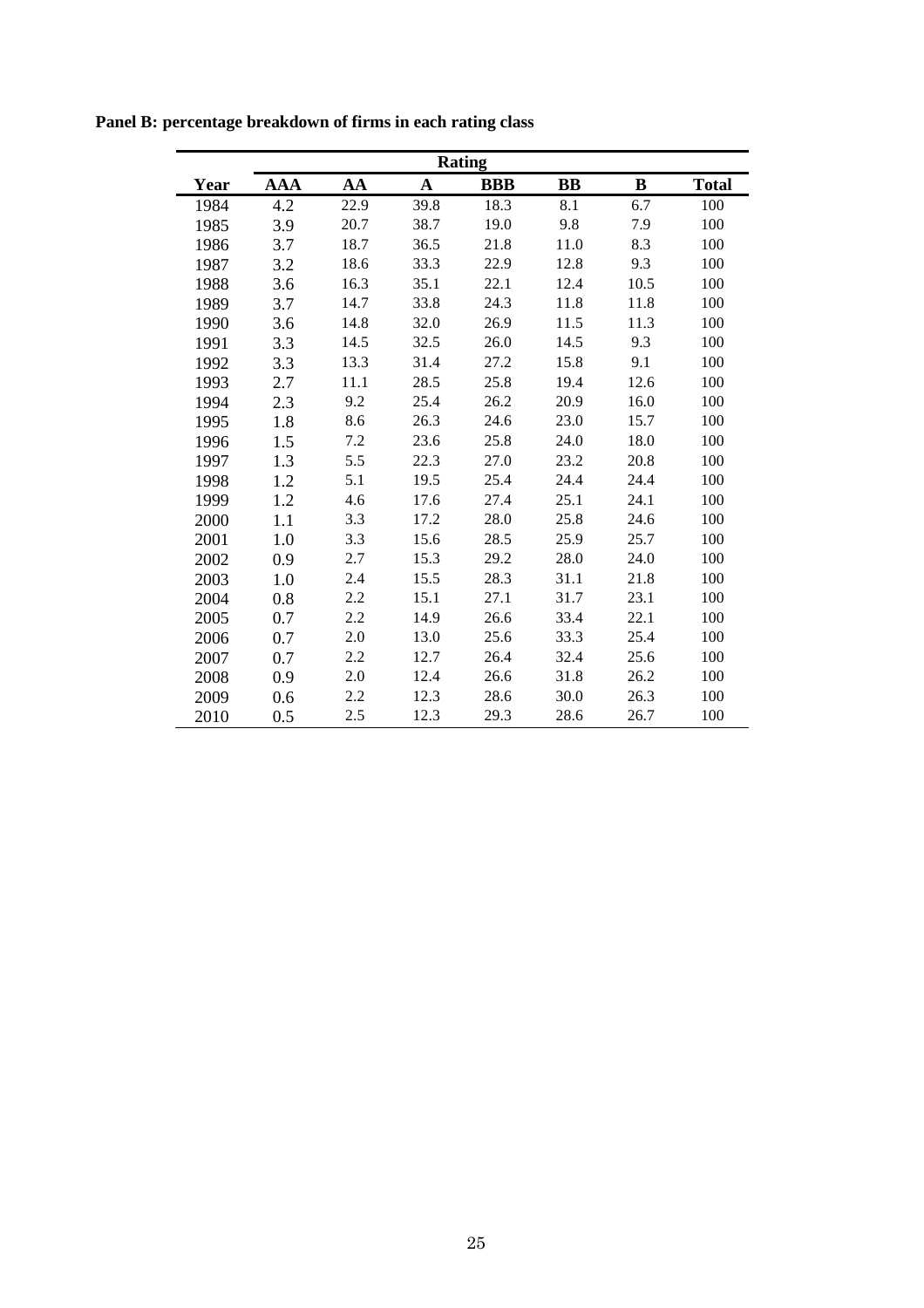### **Table 3 – Ordered Probit model for ratings with accounting and market data**

The estimates are for the random-effect ordered Probit model parameters of equations (2) and (3), using a panel data sample of 15,694 observations from 1986 through 2010 of all firms in the CRSP-Compustat merged database with ratings of B or above, excluding financial firms (SIC code between 6000 to 6999). Interest Coverage is EBIT divided by Interest expenses, divided to four sub-variables as defined in equation (4). Operating Margin is EBITDA divided by Sales. LT Debt Leverage is Long-term Debt divided by Total Assets. Total Debt Leverage is also divided by Total Assets. Market Value is the natural logarithm of Market Value of Equity, in million dollars, adjusted by the U.S. CPI of December 2011. Market Model Beta is estimated using daily stock return. Standard Error is the standard error of the market model using daily stock returns. All variables are averages over the previous three years, winsorized at the 1% and 99% level. Ratings and market data are dated six months after the date of the annual fiscal reports. (\*) and (\*\*) denote statistical significance at the 5% and 1% levels respectively.

|                              | Coefficient | Std. Err. | P-value |
|------------------------------|-------------|-----------|---------|
|                              |             |           |         |
| Interest coverage $\kappa_1$ | $0.254**$   | 0.012     | 0.000   |
| $\kappa_2$                   | 0.001       | 0.011     | 0.946   |
| $\kappa_3$                   | $0.031**$   | 0.007     | 0.000   |
| $\kappa_4$                   | $-0.003$    | 0.002     | 0.210   |
| <b>Operating Margin</b>      | $0.764**$   | 0.133     | 0.000   |
| <b>Total Debt Leverage</b>   | 0.121       | 0.287     | 0.673   |
| LT Debt Leverage             | $-2.456**$  | 0.290     | 0.000   |
| Market Value                 | $0.637**$   | 0.014     | 0.000   |
| Market Model beta            | $-0.141**$  | 0.021     | 0.000   |
| Standard error               | $-0.222**$  | 0.026     | 0.000   |
| <b>Year Dummies</b>          |             |           |         |
| 1986                         | 0.000       |           |         |
| 1987                         | $-0.049$    | 0.091     | 0.588   |
| 1988                         | $-0.232**$  | 0.090     | 0.010   |
| 1989                         | $-0.255**$  | 0.090     | 0.005   |
| 1990                         | $-0.355**$  | 0.090     | 0.000   |
| 1991                         | $-0.423**$  | 0.089     | 0.000   |
| 1992                         | $-0.689**$  | 0.087     | 0.000   |
| 1993                         | $-0.868**$  | 0.085     | 0.000   |
| 1994                         | $-1.024**$  | 0.084     | 0.000   |
| 1995                         | $-1.290**$  | 0.084     | 0.000   |
| 1996                         | $-1.489**$  | 0.083     | 0.000   |
| 1997                         | $-1.654**$  | 0.083     | 0.000   |
| 1998                         | $-1.665**$  | 0.083     | 0.000   |
| 1999                         | $-1.751**$  | 0.085     | 0.000   |
| 2000                         | $-1.993**$  | 0.087     | 0.000   |
| 2001                         | $-2.165**$  | 0.088     | 0.000   |
| 2002                         | $-2.231**$  | 0.088     | 0.000   |
| 2003                         | $-2.510**$  | 0.090     | 0.000   |
| 2004                         | $-2.780**$  | 0.091     | 0.000   |
| 2005                         | $-3.108**$  | 0.093     | 0.000   |
| 2006                         | $-3.301**$  | 0.094     | 0.000   |
| 2007                         | $-3.223**$  | 0.094     | 0.000   |
| 2008                         | $-3.143**$  | 0.094     | 0.000   |
| 2009                         | $-3.217**$  | 0.096     | 0.000   |
| 2010                         | $-3.295**$  | 0.098     | 0.000   |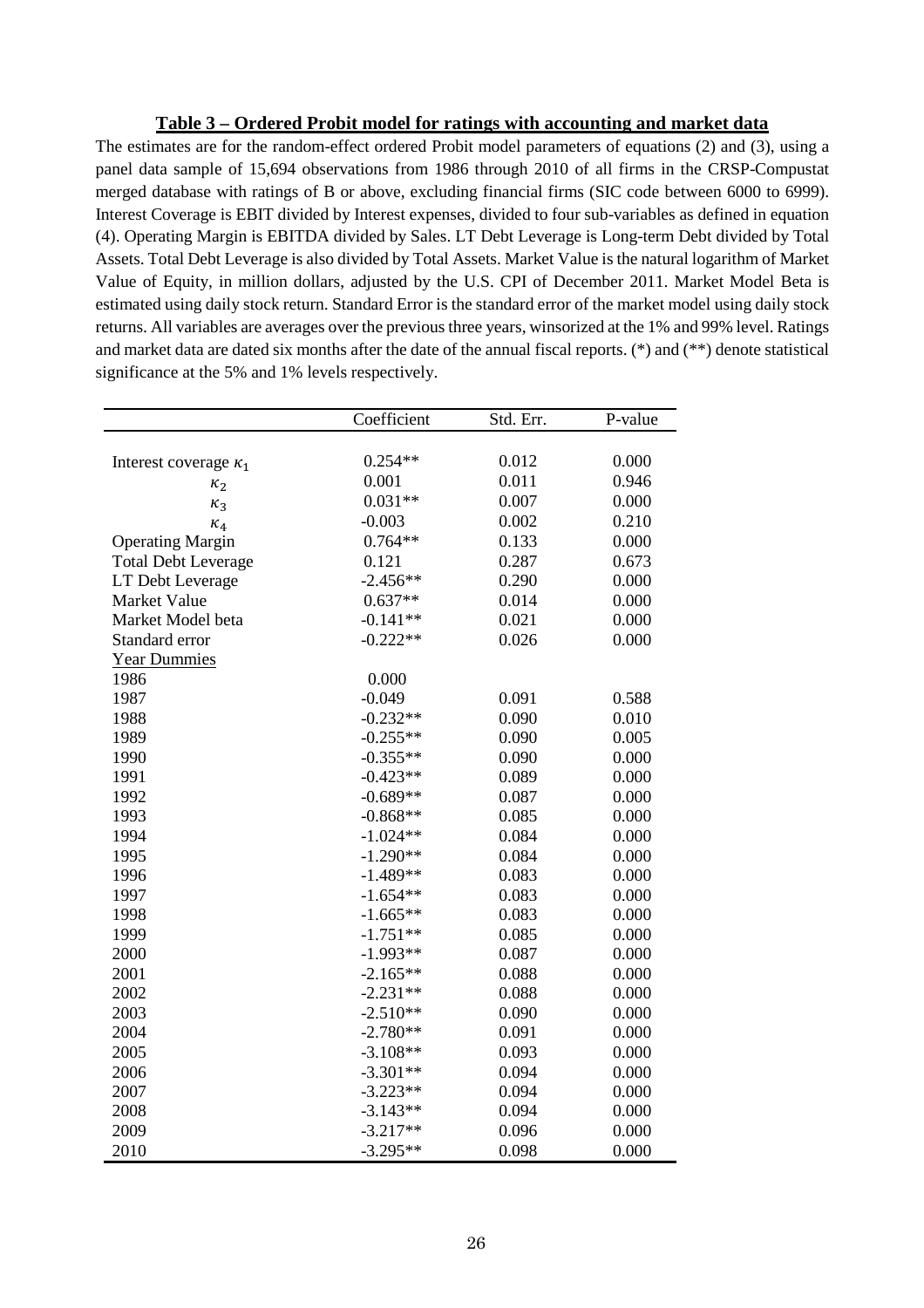## **Table 4 – Ordered Probit model for ratings with 'Distance to Default'**

The estimates are for the random-effect ordered Probit model parameters of equations (2) and (5), using a panel data sample of 15,694 observations from 1986 through 2010 of all firms in the CRSP-Compustat merged database with ratings of B or above, excluding financial firms (SIC code between 6000 to 6999). DD is Distance to Default of equation (1), averaged on the previous three years, winsorized at the 1% and 99% level. Ratings and market data are dated six months after the date of the annual fiscal reports. (\*) and (\*\*) denote statistical significance at the 5% and 1% levels respectively.

|                     | Coefficient | Std. Err. | P-value |
|---------------------|-------------|-----------|---------|
| <b>DD</b>           | $0.050**$   | 0.002     | 0.000   |
| <b>Year Dummies</b> |             |           |         |
| 1986                | 0.000       |           |         |
| 1987                | $-0.069$    | 0.088     | 0.432   |
| 1988                | $-0.204*$   | 0.087     | 0.019   |
| 1989                | $-0.146$    | 0.087     | 0.094   |
| 1990                | $-0.130$    | 0.086     | 0.133   |
| 1991                | $-0.180*$   | 0.085     | 0.035   |
| 1992                | $-0.350**$  | 0.084     | 0.000   |
| 1993                | $-0.375**$  | 0.082     | 0.000   |
| 1994                | $-0.488**$  | 0.081     | 0.000   |
| 1995                | $-0.509**$  | 0.080     | 0.000   |
| 1996                | $-0.545**$  | 0.078     | 0.000   |
| 1997                | $-0.560**$  | 0.077     | 0.000   |
| 1998                | $-0.500**$  | 0.077     | 0.000   |
| 1999                | $-0.569**$  | 0.078     | 0.000   |
| 2000                | $-0.747**$  | 0.079     | 0.000   |
| 2001                | $-0.969**$  | 0.080     | 0.000   |
| 2002                | $-1.102**$  | 0.080     | 0.000   |
| 2003                | $-1.216**$  | 0.081     | 0.000   |
| 2004                | $-1.309**$  | 0.081     | 0.000   |
| 2005                | $-1.410**$  | 0.081     | 0.000   |
| 2006                | $-1.476**$  | 0.082     | 0.000   |
| 2007                | $-1.267**$  | 0.081     | 0.000   |
| 2008                | $-1.302**$  | 0.082     | 0.000   |
| 2009                | $-1.381**$  | 0.083     | 0.000   |
| 2010                | $-1.413**$  | 0.084     | 0.000   |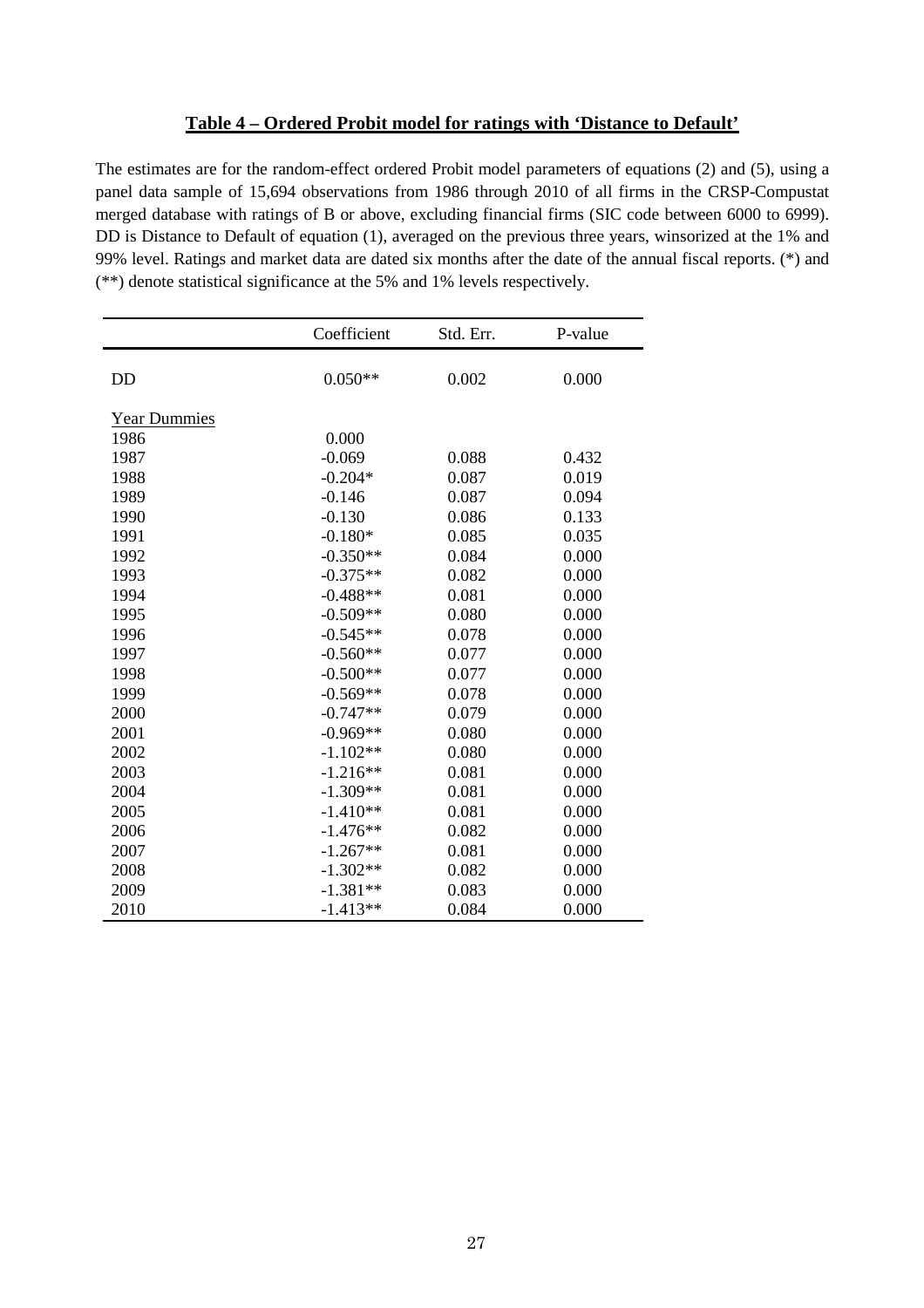## **Table 5 – Estimates of lower boundaries for rating categories using accounting and market data**

This table shows the estimates for the lower-boundaries for rating category parameters from five ordered Probit models using accounting and market data. Each model is for a different sub-period. The overall sample includes 15,694 observations from 1986 through 2010 of all firms in the CRSP-Compustat merged database with ratings of B or above, excluding financial firms (SIC code between 6000 to 6999). The explanatory variables are Interest coverage, Operating margin, LT debt leverage, Total debt leverage, Market value, Market model beta and Market model standard error.

| Period    | BB      | <b>BBB</b> | А    | AA   | AAA  |
|-----------|---------|------------|------|------|------|
| 1986-1990 | $-0.22$ | 0.62       | 1.65 | 3.01 | 4.38 |
| 1991-1995 | 0.59    | 1.7        | 2.77 | 4.1  | 5.34 |
| 1996-2000 | 0.97    | 2.2        | 3.47 | 4.87 | 5.95 |
| 2001-2005 | 0.77    | 2.19       | 3.52 | 5.07 | 5.96 |
| 2006-2010 | 1.57    | 3.05       | 4.54 | 5.93 | 6.90 |

## **Table 6 – Pseudo R-squared of accounting and market data models**

This table shows the Pseudo R-squared of three types of three ordered Probit models explaining ratings. Each model differs in its explanatory variables: (1) accounting with market data, (2) accounting data and (3) market data. The overall sample includes 15,694 observations from 1986 through 2010 of all firms in the CRSP-Compustat merged database with ratings of B or above, excluding financial firms (SIC code between 6000 to 6999). The accounting data are Interest coverage, Operating margin and, Total debt leverage. The market variable data are Market value, Market model beta and Market model standard error. The results are reported for five sub-periods.

| Period    | <b>Accounting and Market</b><br>variables | Accounting<br>variables | Market variables |
|-----------|-------------------------------------------|-------------------------|------------------|
| 1986-1990 | 0.2315                                    | 0.1365                  | 0.1380           |
| 1991-1995 | 0.2471                                    | 0.1061                  | 0.1884           |
| 1996-2000 | 0.2975                                    | 0.1268                  | 0.2549           |
| 2001-2005 | 0.2950                                    | 0.1108                  | 0.2496           |
| 2006-2010 | 0.3260                                    | 0.1205                  | 0.2798           |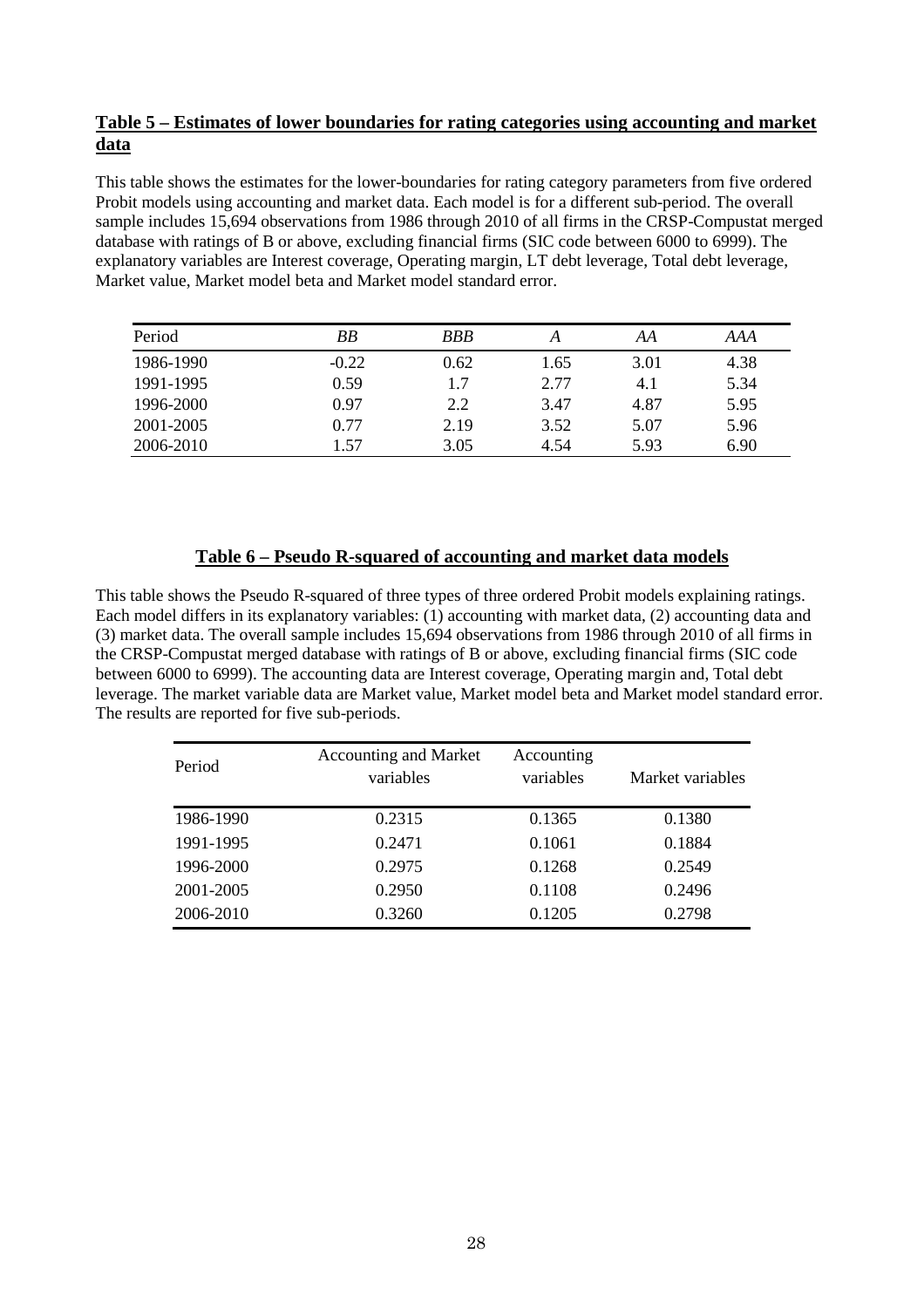#### **Table 7 – Coefficient estimates in sub-periods**

This table shows the coefficient estimate of the ordered Probit model explaining ratings in five sub-periods. The numbers in parentheses are the respective t-values. The overall sample includes 15,694 observations from 1986 through 2010 of all firms in the CRSP-Compustat merged database with ratings of B or above, excluding financial firms (SIC code between 6000 to 6999). Interest Coverage is EBIT divided by Interest expenses. Operating Margin is EBITDA divided by Sales. LT Debt is Long-term Debt divided by Total Assets. Total Debt is also divided by Total Assets. Market Value is the natural logarithm of Market Value of Equity, in million dollars, adjusted by the U.S. CPI of December 2011. Market Model Beta is estimated using daily stock return. Standard Error is the standard error of the market model using daily stock returns. All variables are averages over the previous three years, winsorized at the 1% and 99% level. Ratings and market data are dated six months after the date of the annual fiscal reports. (\*) and (\*\*) denote statistical significance at the 5% and 1% levels respectively.

|                          |               |               | Period        |               |               |
|--------------------------|---------------|---------------|---------------|---------------|---------------|
|                          | 1986-1990     | 1991-1995     | 1996-2000     | 2001-2005     | 2006-2010     |
|                          |               |               |               |               |               |
| <b>Interest Coverage</b> | $-0.002$      | 0.007         | 0.005         | 0.005         | 0.009         |
|                          | $(-0.74)$     | $(3.52)$ **   | $(3.13)$ **   | $(3.13)$ **   | $(5.88)$ **   |
| <b>Operating Margin</b>  | 2.607         | 1.303         | 1.178         | 0.581         | 0.28          |
|                          | $(10.73)$ **  | $(7.56)$ **   | $(9.35)$ **   | $(4.15)$ **   | (1.84)        |
| Total debt Leverage      | $-4.376$      | $-2.221$      | $-1.789$      | $-1.942$      | $-1.884$      |
|                          | $(-16.02)$ ** | $(-20.42)$ ** | $(-15.97)$ ** | $(-14.95)$ ** | $(-13.53)$ ** |
| Market Value             | 0.443         | 0.486         | 0.488         | 0.465         | 0.525         |
|                          | $(20.34)$ **  | $(29.02)$ **  | $(37.99)$ **  | $(32.30)$ **  | $(32.28)$ **  |
| Market Model Beta        | $-0.145$      | $-0.242$      | $-0.268$      | $-0.4$        | $-0.383$      |
|                          | $(-2.66)$ **  | $(-7.05)$ **  | $(-10.51)$ ** | $(-10.36)$ ** | $(-7.21)$ **  |
| <b>Standard Error</b>    | $-0.174$      | $-0.278$      | $-0.505$      | $-0.602$      | $-0.601$      |
|                          | $(-3.57)$ **  | $(-6.18)$ **  | $(-11.03)$ ** | $(-13.84)$ ** | $(-11.70)$ ** |
|                          |               |               |               |               |               |
|                          |               |               |               |               |               |
| Number of Obs.           | 1,867         | 2,725         | 4,104         | 3,737         | 3,261         |
|                          |               |               |               |               |               |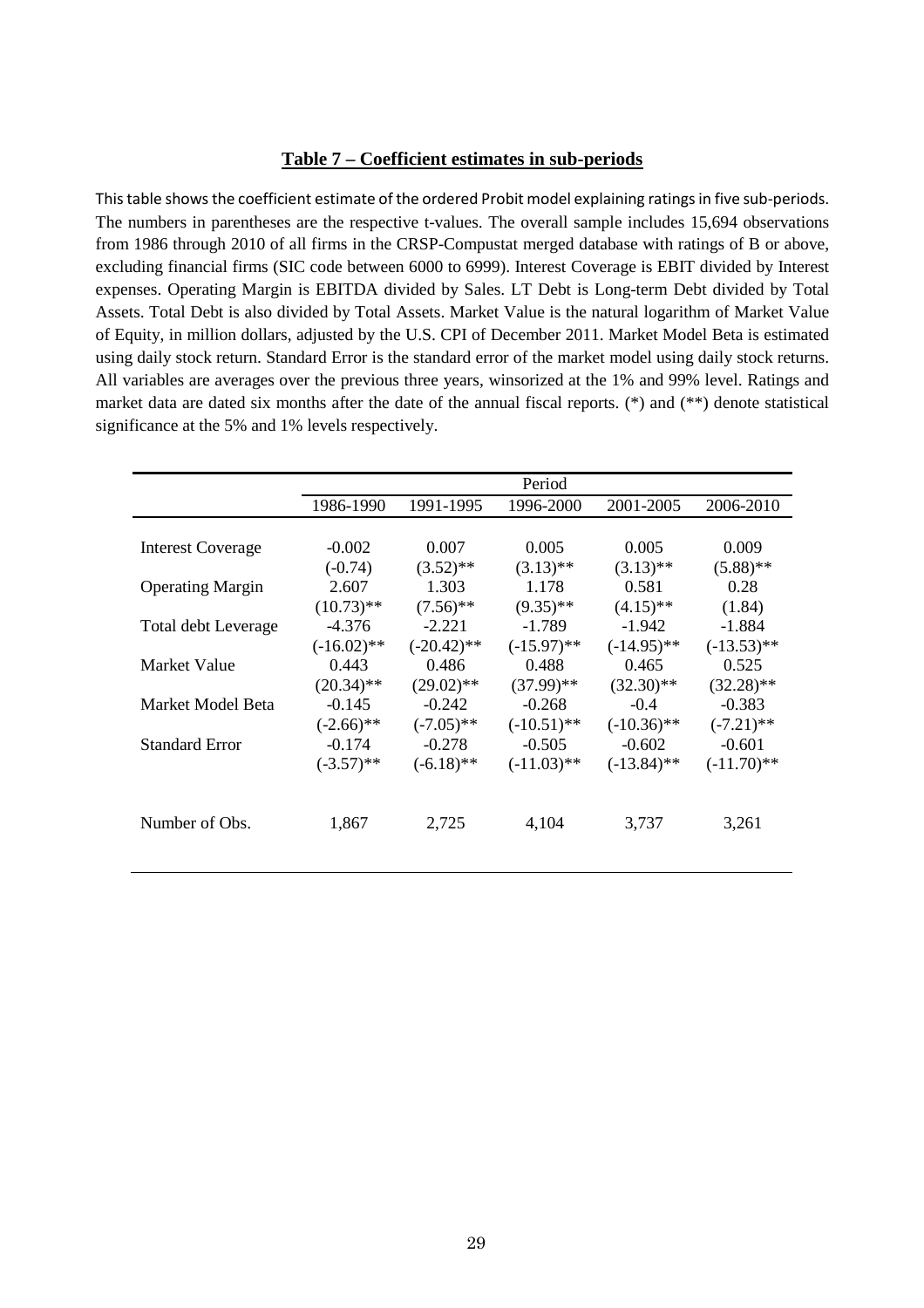## **Table 8 – Area under curve**

This table shows the Area Under Curve (AUC) of Receiver Operating Characteristics (ROC) curve for prediction of default using credit ratings. The sample includes 52,776 observations from 1985-2013 of all firms in the CRSP-Compustat merged database with S&P ratings. The overall number of defaults is 1,123 for the years 1986-2014. Each observation includes the S&P rating at the end of the calendar year and an indication whether the default defaulted within the subsequent year.

|       |                     | Defaults within |            | <b>AUC</b> Confidence Interval |        |  |
|-------|---------------------|-----------------|------------|--------------------------------|--------|--|
| Years | <b>Observations</b> | 1 years         | <b>AUC</b> | 5%                             | 95%    |  |
| 1985  | 1249                | 19              | 0.8356     | 0.7793                         | 0.8919 |  |
| 1986  | 1411                | 16              | 0.8948     | 0.8590                         | 0.9305 |  |
| 1987  | 1467                | 19              | 0.8799     | 0.8268                         | 0.9330 |  |
| 1988  | 1451                | $\overline{27}$ | 0.8690     | 0.8149                         | 0.9231 |  |
| 1989  | 1419                | 46              | 0.8519     | 0.8081                         | 0.8957 |  |
| 1990  | 1327                | 48              | 0.8673     | 0.8313                         | 0.9034 |  |
| 1991  | 1290                | 17              | 0.9328     | 0.9158                         | 0.9497 |  |
| 1992  | 1350                | 12              | 0.8941     | 0.8193                         | 0.9689 |  |
| 1993  | 1464                | 9               | 0.9163     | 0.8608                         | 0.9717 |  |
| 1994  | 1520                | 18              | 0.8735     | 0.7904                         | 0.9565 |  |
| 1995  | 1618                | 12              | 0.9165     | 0.8775                         | 0.9555 |  |
| 1996  | 1759                | 18              | 0.9375     | 0.9059                         | 0.9690 |  |
| 1997  | 1908                | 33              | 0.9161     | 0.8820                         | 0.9502 |  |
| 1998  | 2125                | 59              | 0.9027     | 0.8718                         | 0.9336 |  |
| 1999  | 2236                | 70              | 0.8615     | 0.8273                         | 0.8957 |  |
| 2000  | 2262                | 125             | 0.8607     | 0.8301                         | 0.8913 |  |
| 2001  | 2242                | 95              | 0.8463     | 0.8118                         | 0.8808 |  |
| 2002  | 2193                | 62              | 0.9083     | 0.8835                         | 0.9331 |  |
| 2003  | 2199                | 28              | 0.9302     | 0.8991                         | 0.9614 |  |
| 2004  | 2214                | 23              | 0.8922     | 0.8321                         | 0.9523 |  |
| 2005  | 2164                | $\overline{13}$ | 0.9437     | 0.8981                         | 0.9893 |  |
| 2006  | 2130                | 10              | 0.9492     | 0.8768                         | 1.0000 |  |
| 2007  | 2045                | 54              | 0.8689     | 0.8130                         | 0.9247 |  |
| 2008  | 1975                | 129             | 0.9114     | 0.8828                         | 0.9400 |  |
| 2009  | 1939                | 53              | 0.9520     | 0.9058                         | 0.9981 |  |
| 2010  | 1950                | 34              | 0.9480     | 0.9024                         | 0.9936 |  |
| 2011  | 1957                | 35              | 0.9770     | 0.9601                         | 0.9939 |  |
| 2012  | 1940                | 24              | 0.9573     | 0.8888                         | 1.0000 |  |
| 2013  | 1972                | 15              | 0.9836     | 0.9760                         | 0.9913 |  |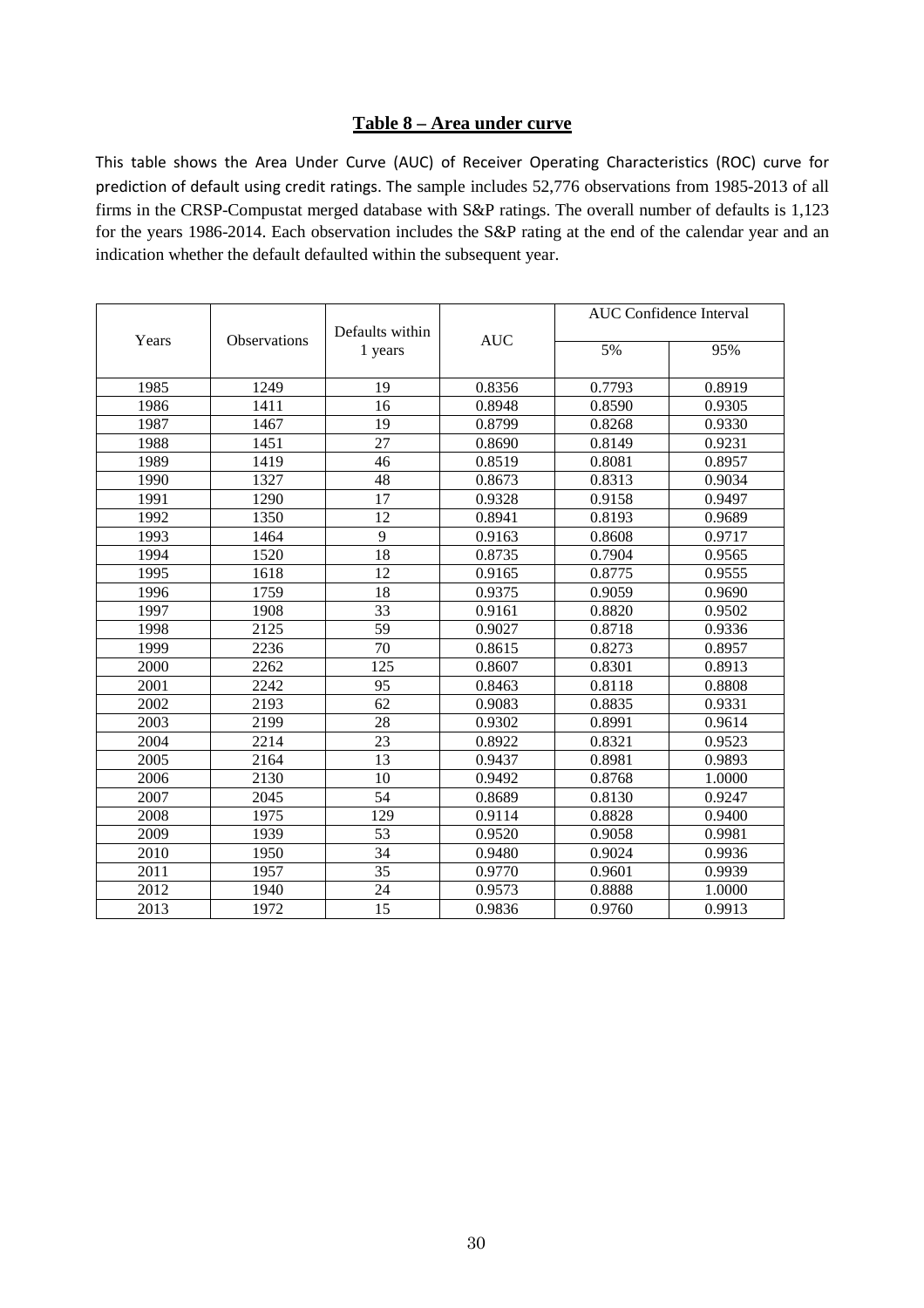### **Figure 1 – Sample by S&P rating and year**



This figure shows the percentage of firms in each S&P rating class in the period 1984-2010

## **Figure 2: Illustration of ROC**

Demonstrating curves of true positive rate (TPR) versus false positive rate (FPR) for two models and for a random order.

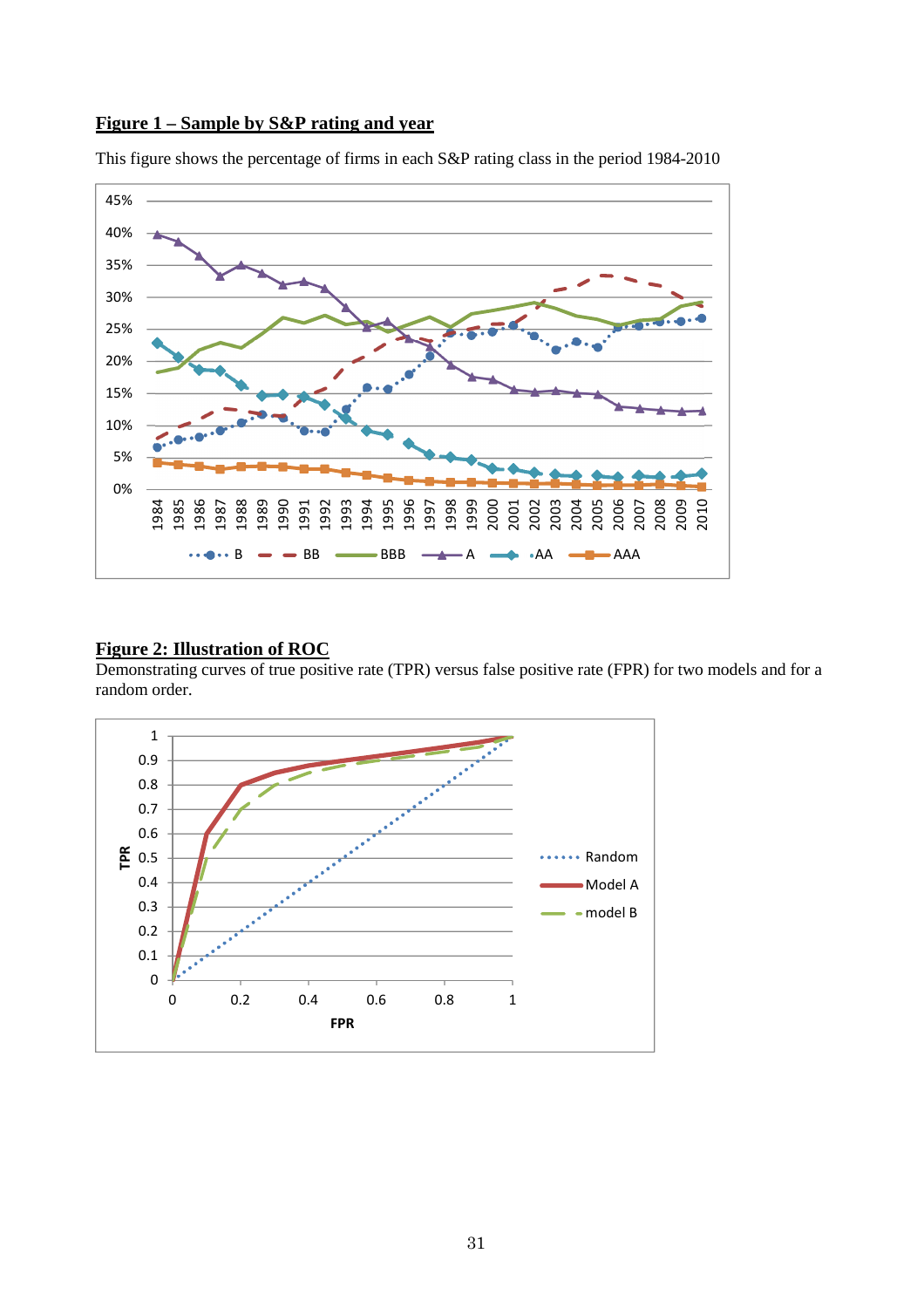## **Figure 3 – Intercept estimates for each year – accounting and market data model**

This figure shows the intercept estimates form the ordered Probit model using accounting and market data for the sample years 1984-2010.

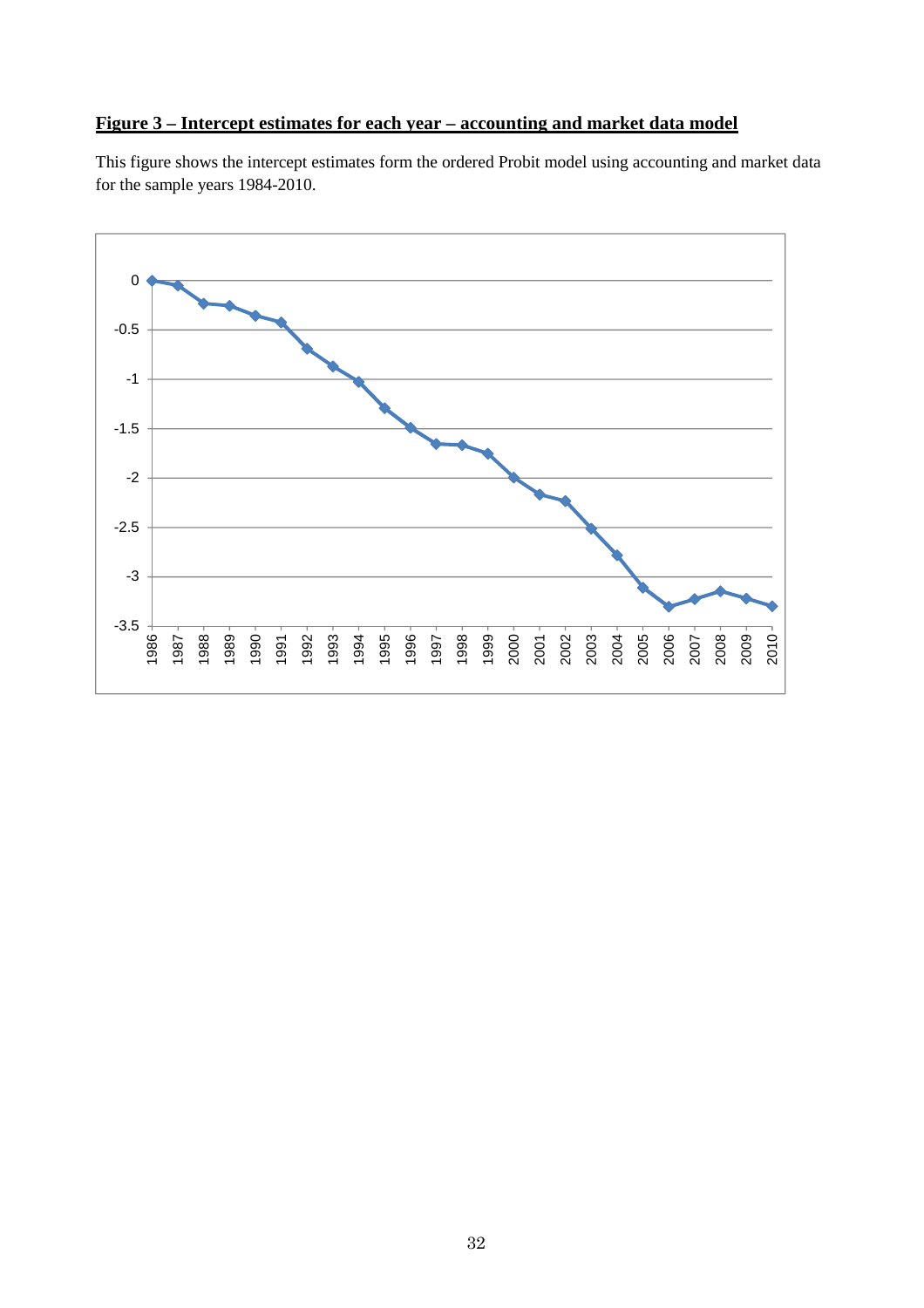## **Figure 4 – Intercept estimates for each year – 'Distance to Default' model**

This figure shows the intercept estimates form the ordered Probit model using 'Distance to Default' as explanatory variable for the sample years 1984-2010.



**Figure 5- Estimates of the rating lower boundaries in selected periods** 

This figure shows the estimates of rating lower boundaries form the ordered Probit model using accounting and market data for several sub-periods.

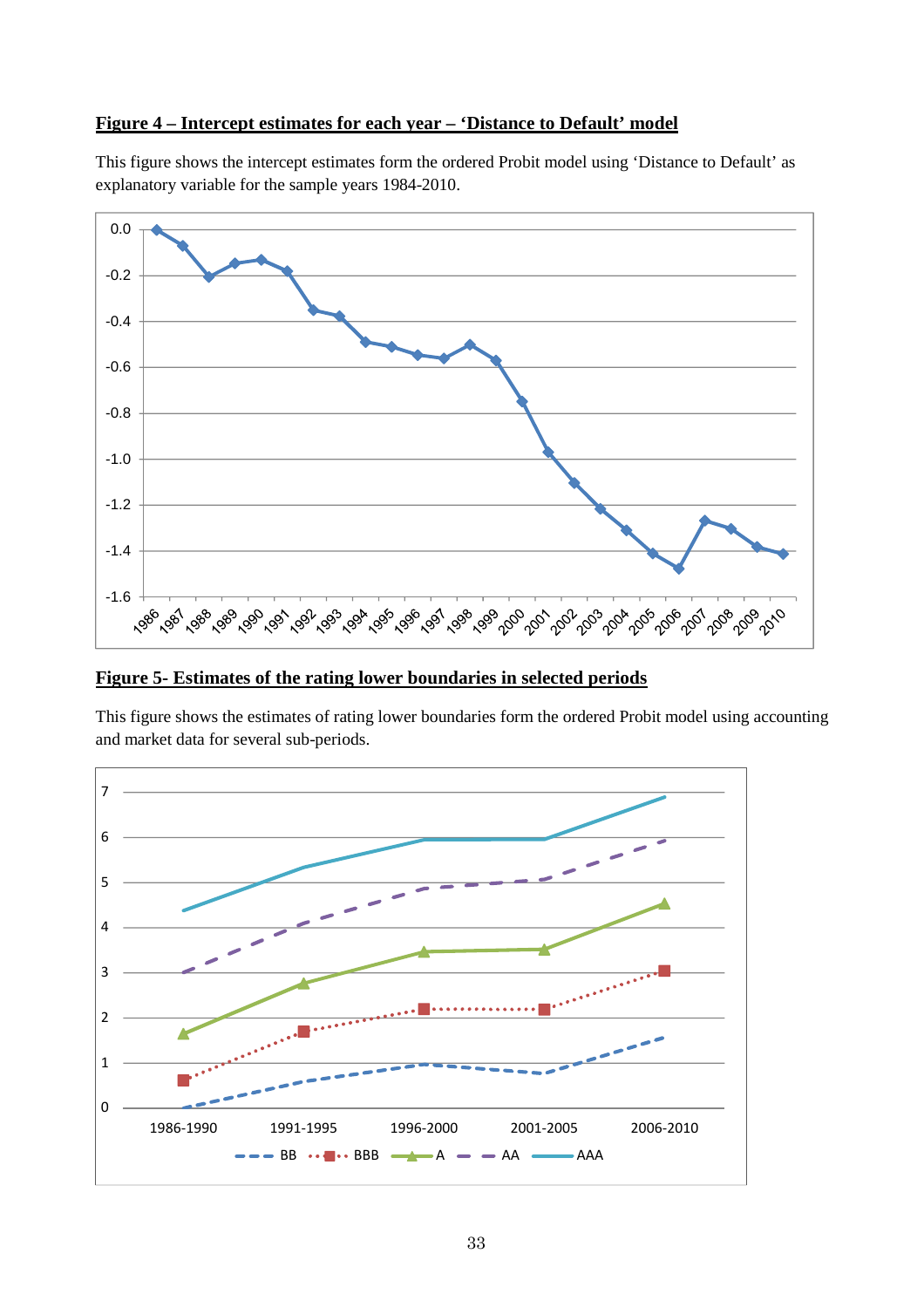## **Figure 6 – Pseudo R-squared in selected periods**

This figure shows the Pseudo R-squared of three types of models (Accounting data model, Market data model and Accounting and market data model) in five selected sub-periods.



## **Figure 7 – Coefficient estimates for 'Total debt leverage' and 'Operating margin'**

This figure shows the coefficient estimates for 'Total debt leverage' and 'Operating margin' form the ordered Probit model using accounting and market data in five selected sub-periods.